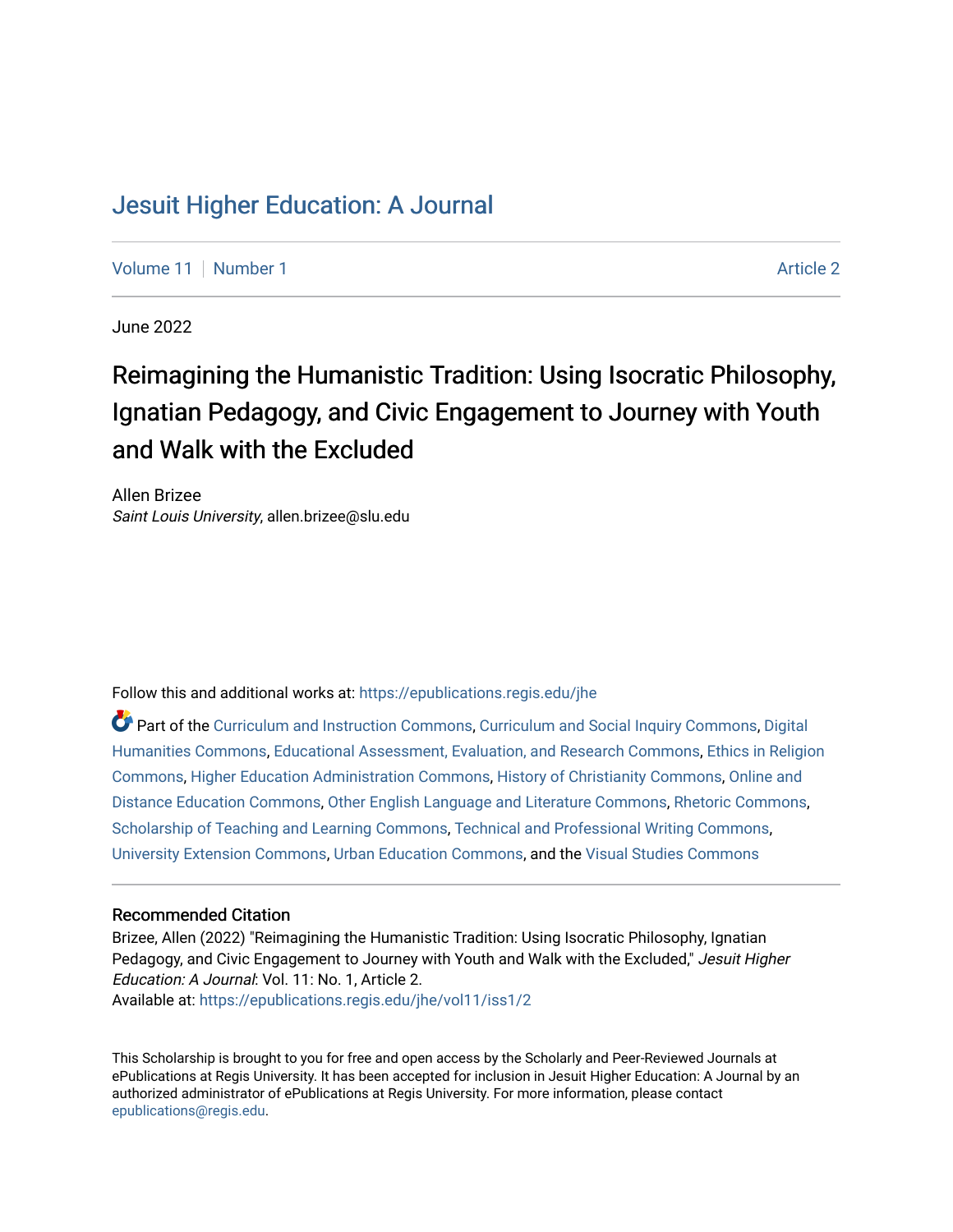# Reimagining the Humanistic Tradition: Using Isocratic Philosophy, Ignatian Pedagogy, and Civic Engagement to Journey with Youth and Walk with the Excluded

## Cover Page Footnote

Acknowledgements: I would like to thank the Baltimore community members, Loyola colleagues, and Loyola students who collaborated with me to enact the civic engagement projects discussed in this article. I would also like to thank Stephanie Brizee, Jaclyn M. Wells, and the anonymous reviewers for helping me with this article. Lastly, I must thank Paul Lynch, Nathaniel Rivers, and my other colleagues in the Department of English at Saint Louis University for their valuable feedback on this piece.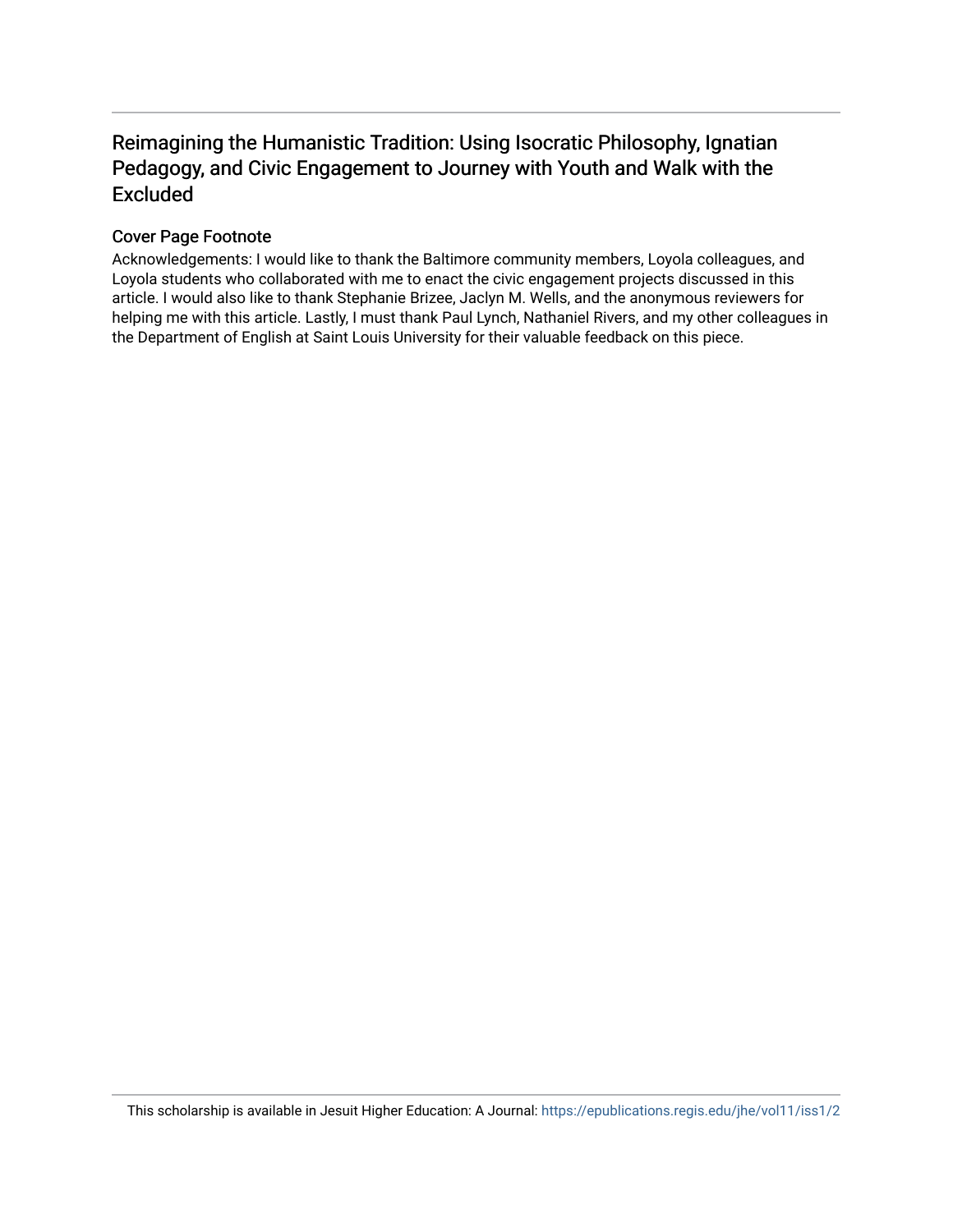## **Reimagining the Humanistic Tradition: Using Isocratic Philosophy, Ignatian Pedagogy, and Civic Engagement to Journey with Youth and Walk with the Excluded**

Allen Brizee Director of Writing Across the Curriculum Associate Professor of English Saint Louis University *[allen.brizee@slu.edu](mailto:allen.brizee@slu.edu)*

#### **Abstract**

The world is in a perilous place. Challenged by zealots, autocrats, a pandemic, and now a war in Europe, elected officials and their constituents no longer exchange ideas in a functioning public sphere, once a hallmark of the humanistic tradition. The timeliness of the Universal Apostolic Preferences (UAPs), therefore, is profound as they provide beacons of light for dark times. In this article, I trace Isocratic philosophy through Ignatian pedagogy and contemporary civic engagement to argue that we can use these three models to help us Journey with Youth and Walk with the Excluded. Key to this approach is a reimagined humanistic tradition, one that fosters a networked, "multiple public sphere," as discussed by Robert Asen, where people collaborate to bring about positive change. Specifically, I posit that enacting Isocratic philosophy through civic engagement in our Ignatian pedagogy and research will help us join with our students to address issues facing marginalized people. This reimagined humanistic tradition supports the Jesuit mission of social justice, and it supports the core Jesuit value of *vita activa*, that is, active civic engagement. To explain how these theories can be enacted I discuss a community-based digital humanities project at Loyola University Maryland.

#### **Introduction**

In his forward to *Traditions of Eloquence: The Jesuits and Modern Rhetorical Studies*, John O'Malley, S.J. writes, "Prudence is the virtue of making appropriate and humane decisions, the virtue of the wise person, who is the very opposite of the technocrat, the bureaucrat, and the zealot."<sup>1</sup> I write now with the world in a perilous place. Challenged by technocrats, bureaucrats, and zealots, elected officials and their constituents no longer exchange ideas in a functioning public sphere, once a hallmark of the humanistic tradition. This occurs during a time when we need prudence and a functioning public sphere to discuss and overcome a pandemic, a host of autocrats, and now a war in Europe. The timeliness of the Universal Apostolic Preferences (UAPs), therefore, is profound because they provide beacons of light for dark times. Using the UAPs offers us opportunities to reimagine our traditional approaches and embrace exciting new strategies in pedagogy and research. In this article, I trace Isocratic philosophy through Ignatian pedagogy and contemporary civic engagement to

argue that we can use these three models to Journey with Youth and Walk with the Excluded. Doing so will help our students gain the necessary skills to interact with people different from themselves while also using prudence in working toward positive change in the world around them. Key to this approach is a reimagined humanistic tradition, one that moves off campus and fosters a networked, "multiple public sphere," as discussed by Robert Asen, where people collaborate to address injustices that oppress and marginalize.<sup>2</sup> Specifically, I posit that enacting Isocratic philosophy through civic engagement in our Ignatian pedagogy and research will help us join with our students to address the most pressing issues facing our world and those who are excluded.

Despite the success of Isocrates' school in Athens, which predated Plato's Academy by about a decade, Isocrates is normally omitted from the canon of early Western philosophers, replaced instead by Plato and Aristotle.<sup>3</sup> Isocrates' concept of philosophy and his path to wisdom and virtue are cited as reasons for his omission. In his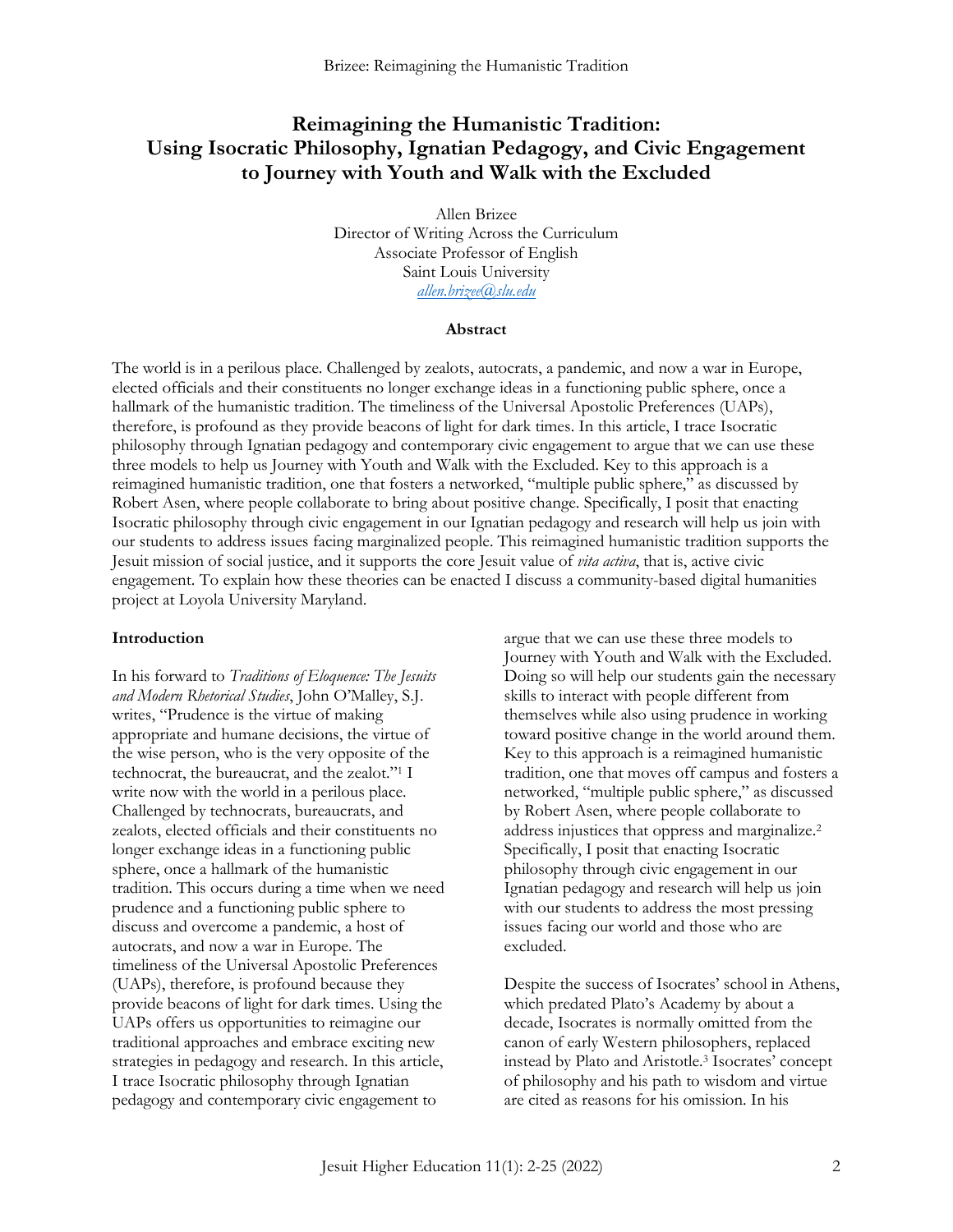defense, Isocrates argued that he was indeed a philosopher, not a sophist as his rivals asserted. He argued that to be wise and virtuous one *must* participate in the *polis* (city-state), which in turn fosters *phronēsis* (practical wisdom). Kainulainen writes that "In the end, for Isocrates *phronēsis* was the only kind of wisdom."<sup>4</sup> This contradicts Plato's and Aristotle's paths to wisdom and virtue, which exclude *phronēsis* (practical wisdom) and instead focus on *philosophia* (philosophy) and *theôria* (contemplation). Isocrates' engagement with the *polis* (city-state) was also anathema to Stoics, Neoplatonists, and medieval thinkers adhering to *contemptus mundi* (contempt for the world). The split between Platonic and Isocratic philosophy has contributed to a historic division between those who prioritize the life of the mind over participation in civic affairs. This division lives on today and may have even contributed to the devolution of the public sphere. In contrast, the Jesuits embraced Isocrates and his concept of *phronēsis* (practical wisdom), combining Isocratic philosophy with their core value of *vita activa* (active engagement in civic affairs), their pedagogy, and their faith.<sup>5</sup> As a religious order focused on evangelizing and educating rather than monasticism, the Jesuits have adapted the Isocratic model through the works of Cicero and the Ignatian Pedagogical Paradigm, which supports their core values.<sup>6</sup> For example, Jesuit universities enact *vita activa* (active engagement in civic affairs) through community-based learning and scholarship.

In the following section, I provide two examples that illustrate the continuing demise of our public sphere, necessitating the need to integrate Isocratic philosophy, Ignatian pedagogy, and civic engagement into our work while we support the UAPs. Then I explain Isocratic philosophy and its influences on the humanistic tradition through Cicero, Ignatius, and the Jesuits. To illustrate the reimagined humanistic tradition that I posit in this article, I next provide an example of civic engagement that can guide our efforts to Journey with Youth and Walk with the Excluded. The example I use emerged from work at my previous institution, Loyola University Maryland, through a community-based digital humanities project, The Baltimore Story: Learning and Living Racial Justice. I end by discussing a networked, multiple public sphere and a discursive strategy from

classical rhetoric that will allow us to reimagine our humanistic tradition and close gaps between divisive ideas that threaten our democracy. By the end of this article, readers will better understand the value of integrating these ideas into curricular and cross-curricular activities in Jesuit higher education.

#### **The Continuing Demise of the Public Sphere: Charlottesville, Virginia, 2017, and Washington, DC, 2021**

The events of August 11 and 12, 2017 at the University of Virginia in Charlottesville illustrate what happens when functioning public discourse collapses. During the "Unite the Right" rally, white supremacists marched through the streets and across campus to protest the proposed removal of a Jim Crow-era statue of Robert E. Lee. The rally was a wake-up call for Americans who watched torch-wielding skinheads yell "Jews will not replace us!" and clash with counterprotesters.<sup>7</sup> The violence culminated when a Nazi sympathizer drove his car through a group of peaceful counter-protesters, killing Heather Heyer and injuring nineteen others. President Donald Trump responded to these horrific events by saying, "You also had people that were very fine people, on both sides."<sup>8</sup> If the rally and Trump's comments were fissures in the collapse of a functioning public sphere, Trump's behavior during and after the 2020 election was the sledgehammer that shattered the rest.

The insurrection (some have called it a failed coup d'état) in Washington, DC, on January 6, 2021, plainly signaled that civic discourse had been shunted aside and replaced by mob rules. The seemingly inevitable but utterly avoidable "Save America" insurrection jeopardized American democracy. This tragedy injured hundreds and caused the death of nine people—five died during the insurrection and four police officers died by suicide afterward.<sup>9</sup> The insurrection was an assault on the body of American government charged with legislating policy in a peaceful manner. In short, the "Save America" rally speakers gathered at the Ellipse and roused their followers to violence. Trump provoked his supporters for an hour, saying "Fight like hell…you'll never take back our country with weakness. You have to show strength and you have to be strong."10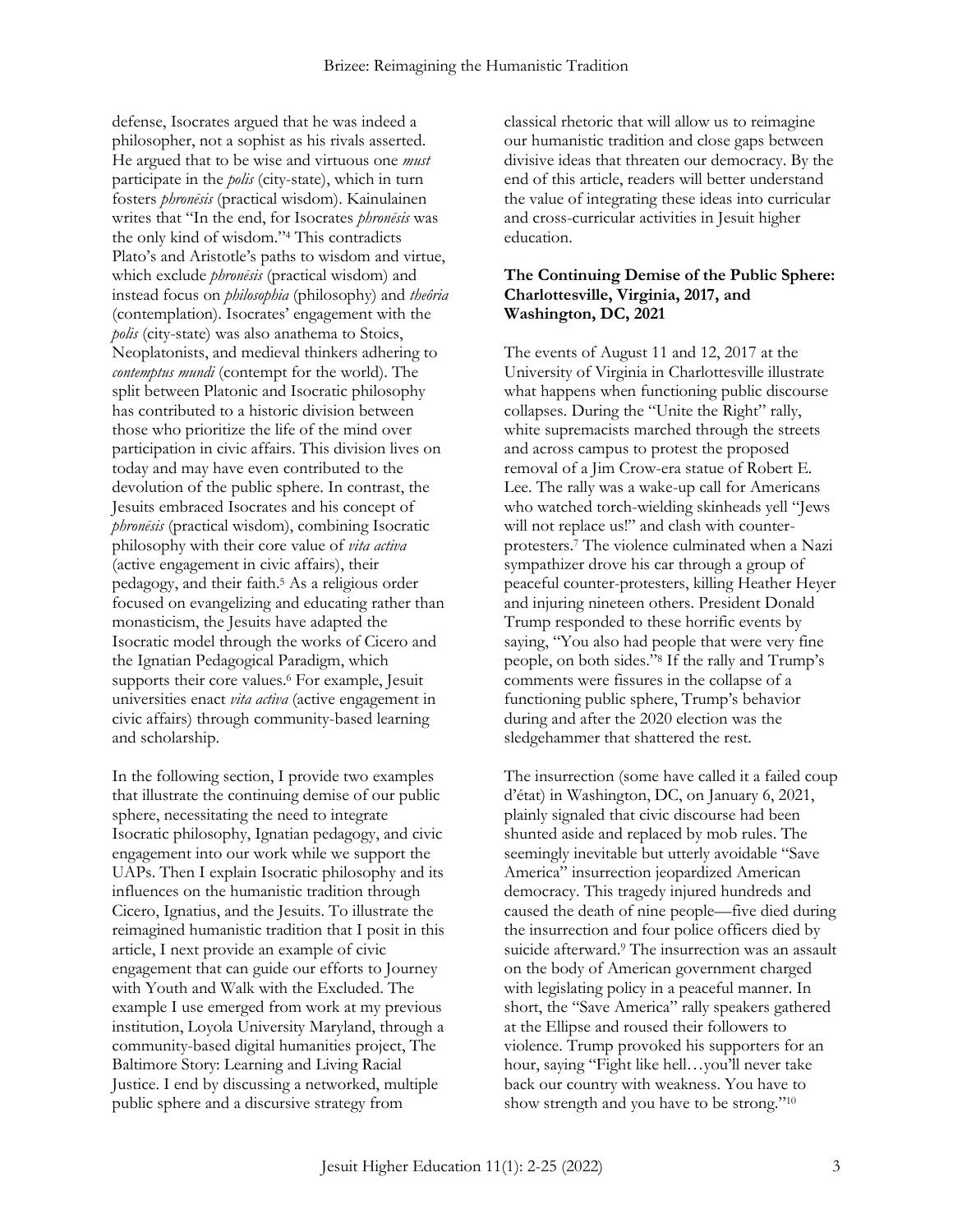Before long, Trump's followers were screaming "Fight for Trump!"<sup>11</sup> Trump even targeted his Vice President, saying "And Mike Pence is going to have to come through for us. And if he doesn't, that will be a sad day for our country because you're sworn to uphold our constitution." Soon after, "Save America" seditionists smashed through the Capitol's doors and chanted "Hang Mike Pence!"<sup>12</sup> We learned later that the mob was only seconds away from the Vice President and his family. Trump's response during the insurrection was "So go home. We love you. You're very special."<sup>13</sup> This tepid reaction failed to prevent one of the lowest points in U.S. history. It is no wonder that one of the UAPs, Walking with Youth, asks us to help create "a hope-filled future."<sup>14</sup> What sort of hope can we have when decency and democracy seem to be collapsing here and abroad? We must develop an alternative to, as Asen notes, the neoliberal public sphere where "the market treats all actors equally; differences of race, gender, ethnicity, class, sexual orientation, and more presumably play no role in the behavior of market actors and their successes and failures."<sup>15</sup> He goes on to argue that "Incorporated into a neoliberal model of publicity, this assumption makes inequality invisible."<sup>16</sup>

Our dysfunctional public sphere has caused a crisis of mistrust. A 2019 Pew Research Center study found that "Most Americans say political debate in the U.S. has become less respectful, factbased, [and] substantive."<sup>17</sup> Making matters worse, online platforms and social media now spin with disinformation. Today, people dispute verifiable facts, such as the efficacy of vaccines in reducing the spread COVID-19. "Post-truth" online culture produced the "deep state" and QAnon, which in turn sparked real-world violence in 2017 and 2021.<sup>18</sup> A recent study conducted at MIT found that false online information spread

significantly farther, faster, deeper, and more broadly than the truth in all categories of information, and the effects were more pronounced for false political news than for news about terrorism, natural disasters, science, urban legends, or financial information.<sup>19</sup>

While it is naïve to think that we can return to a romanticized ideal of the public sphere—let us

not forget the caning of Charles Sumner in 1856—we must explore how we can begin to repair our battered civic discourse.<sup>20</sup>

One way we can restore our public sphere is by reimagining contemporary humanist thinking as more civically engaged. Following Dewey's *Democracy and Education,* Boyer's *Scholarship Reconsidered: Priorities of the Professoriate* and Asen's "Neoliberalism, the Public Sphere, and a Public Good," college offers a wonderful opportunity for this work.<sup>21</sup> Research continues to show that civic engagement in college is a high-impact teaching model that leads to positive educational and transformational experiences.<sup>22</sup> These experiences, which include direct service like tutoring high school students and project-based service like collaborating on a community website, help students learn course content, and they help students learn about issues of social justice.<sup>23</sup> Longitudinal research shows that civic engagement helps college graduates with "understanding the importance of, and the ability to work with, others from diverse backgrounds; also appreciation of and sensitivity to diversity in a pluralistic society."<sup>24</sup> Granted, there is no guarantee that increasing university civic engagement will moderate extremists. But increasing civic engagement in college *may* help reimagine our public sphere and reduce the type of violence that occurred in Charlottesville and Washington, DC. With extremist organizations like Turning Point USA (TPUSA) stoking rightwing grievances and actively recruiting in high schools and colleges nationwide, it seems prudent to offer alternatives to this type of radical ideology. Turning Point USA also runs the "Professor Watchlist" "which seeks to "expose" professors who allegedly "discriminate against conservative students and advance leftist propaganda in the classroom."<sup>25</sup> It is no wonder that both the Southern Poverty Law Center and the Anti-Defamation League have flagged TPUSA as extremist.<sup>26</sup> In addition to offering alternatives to extremist ideology, increasing civic engagement allows us the opportunity to journey with youth to address issues that oppress and marginalize those who have been excluded. So, what stands in our way? Unfortunately, there exists a tradition of non-engagement with worldly affairs in the humanities. A counter narrative to this, however, is the robust lineage of civic engagement in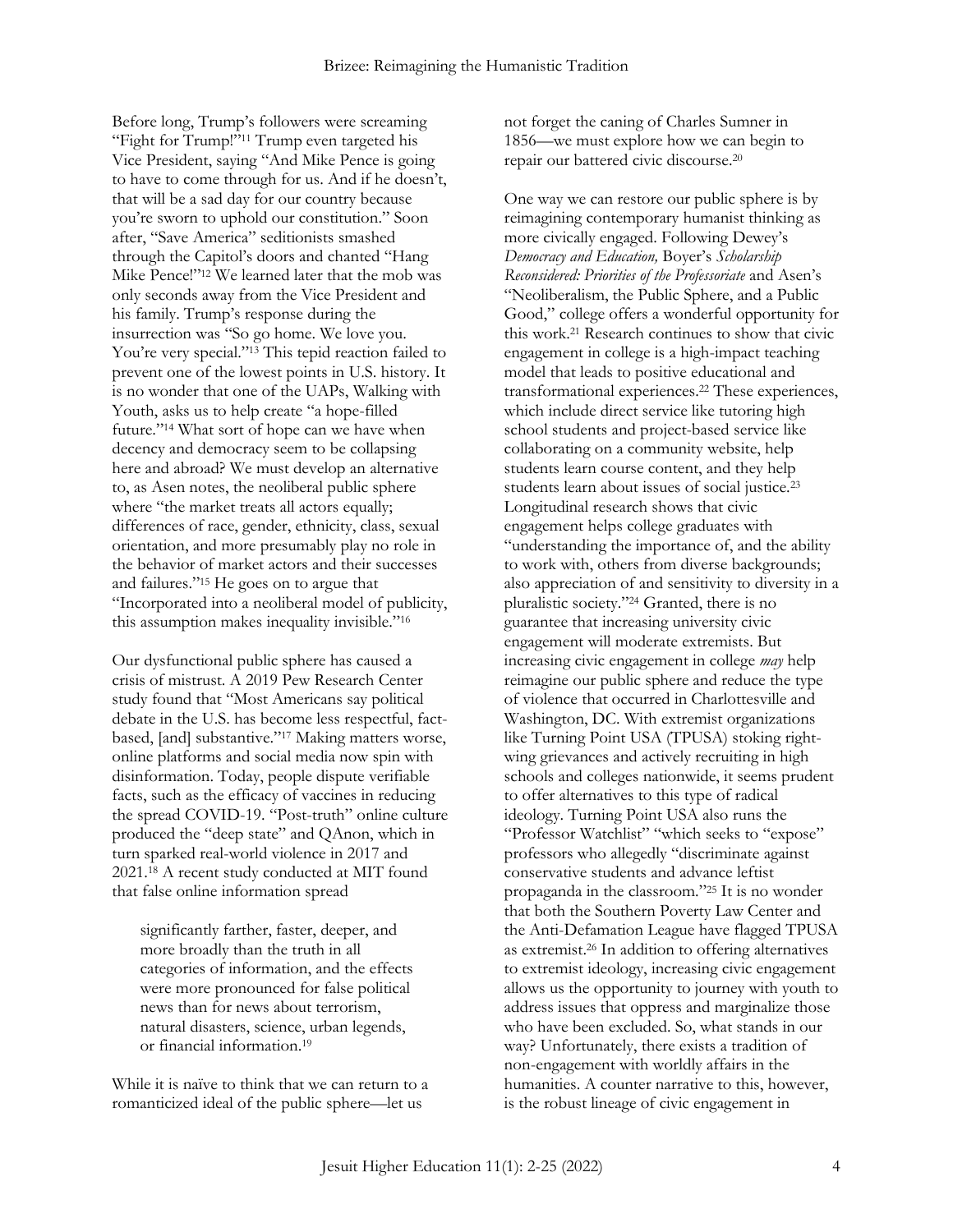humanistic thinking that now calls us to action an especially applicable call given the four Universal Apostolic Preferences.

#### **The Universal Apostolic Preferences: Journey with Youth and Walk with the Excluded**

On February 19, 2019, Rev. Arturo Sosa, S.J., Superior General of the Society of Jesus, issued the Universal Apostolic Preferences (UAPs) of the Society of Jesus, 2019-2029.<sup>27</sup> In this document, he outlined the four areas of focus that will guide the order's work for the next ten years. The preferences are as follows:

- A. To show the way to God through the Spiritual Exercises and discernment;
- B. To walk with the poor, the outcasts of the world, those whose dignity has been violated, in a mission of reconciliation and justice;
- C. To accompany young people in the creation of a hope-filled future;
- D. To collaborate in the care of our Common Home.<sup>28</sup>

While all of the preferences are important and could be used together for impactful work, Journeying with the Youth to Create a Hope-Filled Future and Walking with the Excluded on a Mission of Reconciliation and Justice are most applicable to the work that I do in communitybased learning and scholarship. This is not to say that the other two preferences have no connection to community-based learning and scholarship. In fact, all four preferences would align with a service-learning course at a Jesuit university where students collaborate with a local faith community to develop a sustainable urban garden. It just so happens that the community organizations my students and I have collaborated with are secular non-profit groups who requested work in digital literacy and employment. My point in outlining the UAPs here is to provide a basis of understanding for those who are unfamiliar with the guidelines and to explain why journeying with the youth and walking with the excluded fit particularly well with my work; in short, they most closely aligned with my argument for reimagining the humanistic tradition to reinvigorate our public sphere. In addition, I would like to state at the outset that elements of the humanistic tradition

are not exclusively found in Western philosophy. Many cultures cultivate humanistic values like working for the greater good and using logic and science to address our most pressing problems. Acknowledging this, I begin with Isocrates and trace his influence through Cicero, the early church, and Ignatius to show the influence of Isocratic philosophy on the civic engagement that my students and I enact at Jesuit institutions.

#### **Defining Isocratic Philosophy**

Beginning with Plato, scholars have argued whether Isocrates was actually a philosopher. Timmerman notes, "This confusion and resultant devaluation of Isocrates' philosophy is predicated on a platonically colored view of what constitutes philosophy."<sup>29</sup> Isocrates argued vehemently that his ideas were indeed philosophy and not empty rhetoric. While this debate continues, I use the term Isocratic philosophy for the purposes of this article because I agree with the large number of scholars who have concurred that he was a philosopher and that he taught and practiced a civic and educational philosophy.<sup>30</sup> Isocratic philosophy is a flexible (*kairotic*) approach to discourse that combines philosophy (*philosophia*) and practical wisdom (*phronēsis*) to form a process (*praxis*) for use in education, and it assigns agency (*bios*) to action (*actio*).<sup>31</sup> By studying philosophy and putting it to use as an active member of the community (*polis*), rhetors can develop excellence and moral virtue (*arête*) at home and in society.<sup>32</sup> As Hauser writes

Isocrates was not just a scholar of his culture but an activist. His activism took the form of his own compositions and his pedagogy. He taught his pupils the agonistic and seductive arts of speech, but he also encouraged them to aspire beyond the pugnacity of the *agon* [competition or gathering] and the dazzle of seduction, to seek *arête* [excellence and moral virtue] through rhetorical practices aligned with the narratives of their intellectual and moral traditions. He taught them to be public speakers.<sup>33</sup>

As such, the use of Isocratic philosophy has clear connections to 21st century pedagogy, civic engagement, and the public sphere. And it directly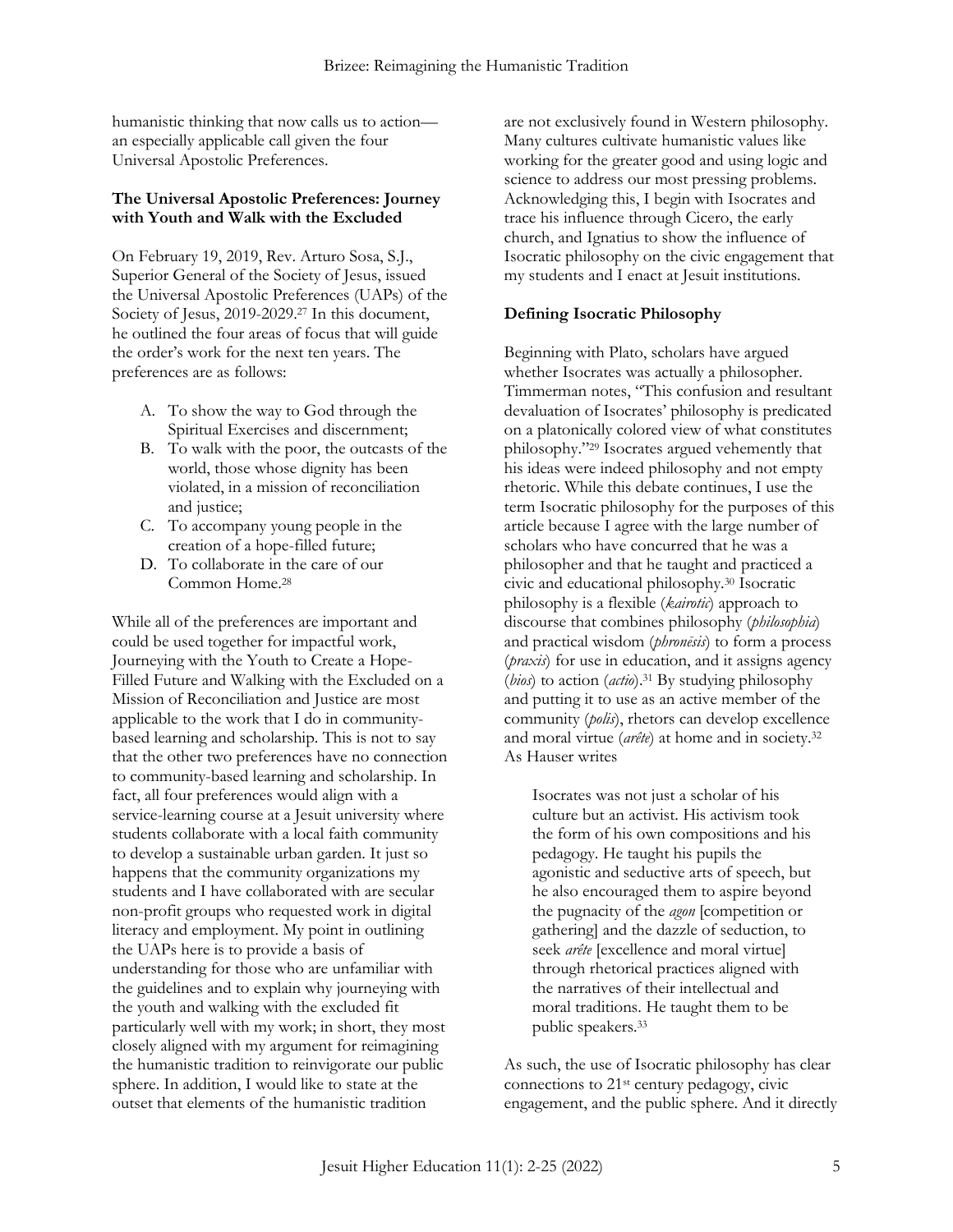supports Journeying with Youth and Walking with the Excluded.

Isocratic philosophy is influenced by the ancient Greek concept of *nomos* (convention), which is a more "relativistic" and discursive epistemology that allows rhetors to tailor discourse to different contexts and audiences.<sup>34</sup> To be clear, this connection to *nomos* (convention) does not mean Isocrates was a sophist. In fact, I argued against Isocrates as sophist in "Using Isocrates to Teach Technical Communication and Civic Engagement."<sup>35</sup> Isocratic philosophy is a philosophy of education and ethics enacted through civic engagement—the goal is to educate young people to bring about positive change, hardly amoral. *Nomos* (convention) permitted Isocrates' students to exercise "creative imagination" when responding to ever changing rhetorical situations.<sup>36</sup> *Nomos* (convention) stands in contrast to the ancient Greek concept of *physis* (nature), which is an epistemology based in objective truth.<sup>37</sup> For Plato, this objective truth is rooted in the transcendental philosophy he presents in *Gorgias*. <sup>38</sup> For Aristotle, this objective truth is based in the causal universe he discusses in *Metaphysics*. 39

The concept of agency through action is also a unique feature of Isocratic philosophy and marks an important difference between his theories and those of Plato and Aristotle.<sup>40</sup> To be virtuous, one must *act* virtuously, and virtuous action for Isocrates meant using skilled discourse to participate in the community. To Isocrates, a contemplative life spent pursuing higher philosophical truth betrayed the purpose of education, which was to prepare students for a virtuous life of contemplative *action*. <sup>41</sup> In criticizing his Athenian detractors in *Antidosis*, Isocrates states

They characterize men who ignore our practical needs and delight in the mental juggling of the ancient sophists as "students of philosophy," but refuse this name to those who pursue and practise [*sic*] those studies which will enable us to govern wisely both our own households and the commonwealth—which should be the objects of our toil, of our study, and of our every act.<sup>42</sup>

Isocratic philosophy, as Bazaluk argues, is a "variety of *educational practices*, which are aimed at the full development of the internal potentials of man, the training of highly-qualified personnel that satisfies the needs of complicating sociocultural environments and the production sphere."<sup>43</sup> To underscore these points, Isocrates believed that students who spend their time satiating sensual appetites rather than contributing to the good of society are the worst type of citizen. He writes that

You see some of them chilling their wine at the "Nine-fountains"; others, drinking in taverns; others, tossing dice in gambling dens; and many, hanging about the training-schools of the flute girls. And as for those who encourage them in these things, no one of those who profess to be concerned for our youth has ever haled them before you for trial, but instead they persecute me, who, whatever else I may deserve, do at any rate deserve thanks for this, that I discourage such habits in my pupils.<sup>44</sup>

In contrast to Isocratic philosophy, Aristotle's rhetoric is divorced from ethics and is merely "the faculty of observing in any given case the available means of persuasion."<sup>45</sup> Conversely, as O'Malley writes, "Isocrates…worked at constructing a system for training young men for active life in the Athenian democracy, where the ability to speak in public and persuade one's fellows of the right course of action was essential for ensuring the common good."<sup>46</sup> Isocrates' idea that virtuous actions create virtuous people is a line of thinking that can be found in the work of Roman rhetoricians Cicero and Quintilian and in Jesuit pedagogy nearly two thousand years later. <sup>47</sup>

#### **The Influence of Isocrates on the Humanistic Tradition**

In reviewing the tenets of Isocratic philosophy that are outlined in the previous section, it is not difficult to understand how Isocrates inherited and then expanded on the first traits of humanism in the West from Thales of Miletus, Xenophanes of Colophon, and Protagoras.<sup>48</sup> These pre-Socratic philosophers helped Greek thought move from mythology—or "mythic-poetic tradition"—to a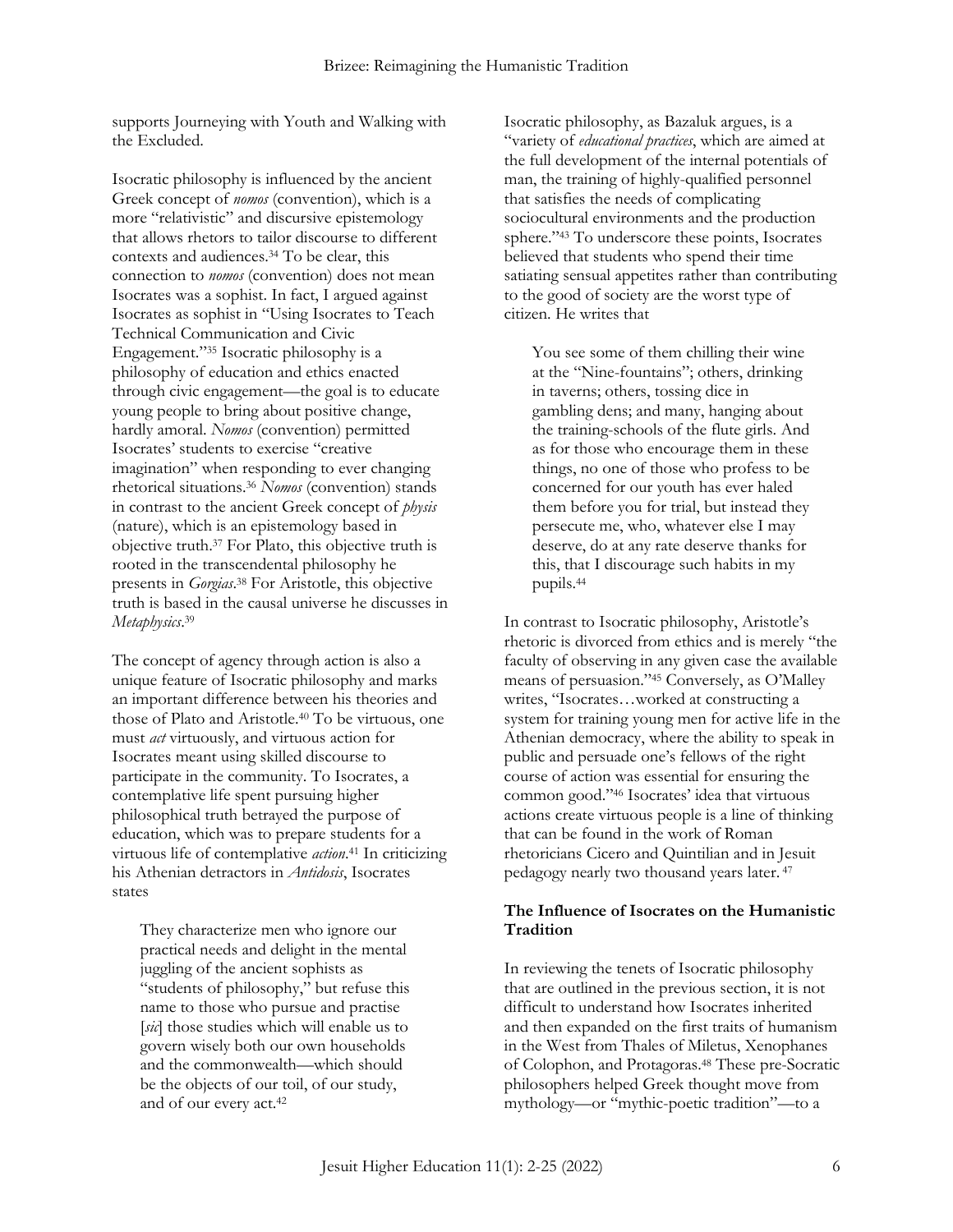more systematic and scientific epistemology that encouraged "multi-perspectivism" and thus democracy.<sup>49</sup> In opening the first school of philosophy and rhetoric in Athens, Isocrates taught his students to use their reason and skillful communication to take an active role in the Greek democracy.<sup>50</sup> Moreover, he exhorted them to take personal responsibility for their behavior by emphasizing the importance of virtuous discourse and action. He even asserted that how one speaks and acts reflects who one actually *is*. These are all foundational concepts of the humanistic tradition.

Given Isocrates' humanistic thinking, it is also not difficult to see how Isocrates was influential in Greek society. Poulakos and Depew write "Isocrates was a more central figure in discussions of civic education, and especially the role of rhetorical training in civic education, than Aristotle ever was."<sup>51</sup> Isocrates' pedagogical methods produced influential Greek leaders— Nicocles among them—and "his school became the model for the Roman world and ultimately Christendom."<sup>52</sup> Marrou argues that,

The importance of this fact must be emphasized from the beginning. On the level of history Plato had been defeated: he had failed to impose his educational ideal on posterity. It was Isocrates who defeated him, and who became the educator first of Greece, and subsequently of the whole of the ancient world.<sup>53</sup>

Isocrates was introduced to the Roman world by Cicero. Leff notes that the humanism honed by Isocrates then "appears in Rome under the sponsorship of Cicero and Quintilian, rises to prominence again in the Renaissance 'humanists,' and still commands attention from some contemporary rhetoricians."<sup>54</sup> One of the more obvious connections between Isocrates and Cicero is found in an excerpt from Cicero's *De officiis*, 1.7.22 and 1.9.29, as noted by O'Malley,

We are not born for ourselves alone…We as human beings are born for the sake of other human beings, that we might be able mutually to help one another. We ought, therefore, contribute to the common good of humankind.<sup>55</sup>

So, what led the humanities away from Isocrates' civically engaged humanism? As noted in the Introduction, many scholars simply preferred Plato's and Aristotle's focus on the life of the mind, their elevation of Platonic philosophy over rhetoric and its messy engagement with the realities of civic life. Isocrates maintained that the *only* way to achieve true wisdom was to step out of the Academy and the Lyceum into the harsh realities of civic life to develop *phronēsis* (practical wisdom), which contradicts many scholars' collegiate aspirations. Because of this, many in the humanities have embraced Plato and Aristotle, despite Aristotle's morally ambiguous approach to rhetoric and the dismal outcomes of using Plato's *Republic* as a political playbook in Sicily.<sup>56</sup> Muir argues that the academy's fixation on Plato and Aristotle is misguided: "Beginning in classical antiquity, our conceptions of most branches of philosophy have derived from Plato and the Socratics, but our conception of educational philosophy derived much more from Isocrates."<sup>57</sup> O'Malley points out that the split between a socially-engaged humanism and civic life continued due to the differences between the thirteenth century concept of the university and the humanistic concept of the college.<sup>58</sup> The focus on highly specialized research at universities siloed faculty members and rewarded detached scholarship.

The result of this divergence between the humanities and its humanistic roots of civic engagement is evident today. The humanities are often connected with pursuing a higher truth, celebrating stately architecture, and cultivating bucolic quads rather than fostering pragmatic civic engagement that addresses the complexities of poverty and systemic racism. I noticed it in my work with community-engaged learning and scholarship when I spoke with faculty members in the humanities. Some faculty members would say, "I just don't see the connection between [whatever their field was] and service-learning." Not without justification this ivory tower identity has drawn criticism from those who perceive the humanities' lack of civic engagement as disconnected and a continuation of *contemptus mundi* (contempt for the world).<sup>59</sup> But if the humanities do not provide students with models for exchanging different ideas and taking action to address the most challenging problems of our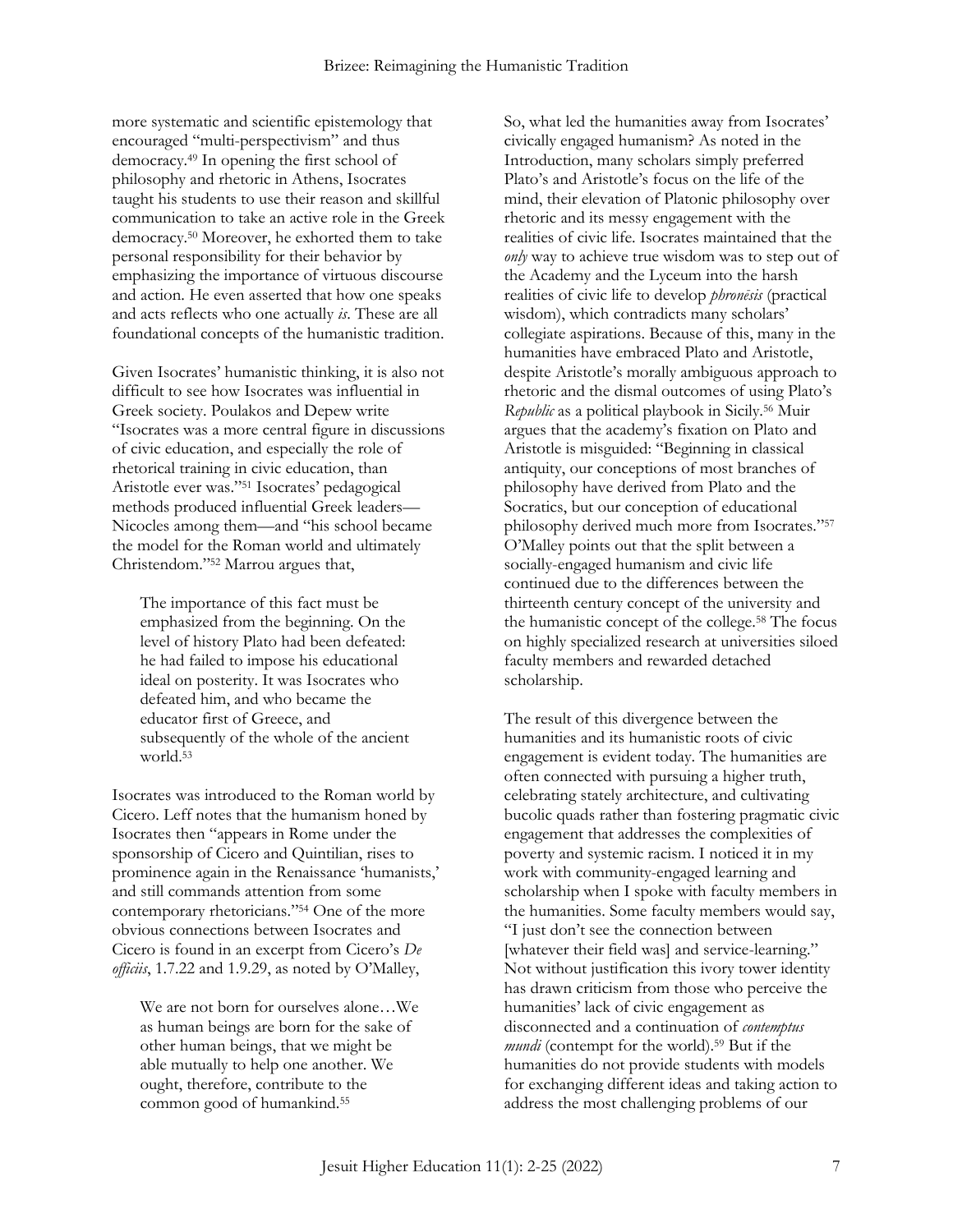time, who or what will? In this way, the humanities are well positioned to lead the way on journeying with youth and walking with the excluded.

Isocrates and Cicero offer us solutions to the isolated ivory tower. Haskins argues that "Isocrates accents his role as an agent of knowledge to oppose precisely the sort of theoretical detachment one finds in the intellectual projects of Plato's Academy and Aristotle's Lyceum."<sup>60</sup> The Society of Jesus recognized the value of Isocratic philosophy as they developed their pedagogical model in the 1500s. The Jesuits inherited this humanistic tradition from their early Christian predecessors.

#### **The Influence of Isocrates on Cicero and the Early Christians**

As noted in the previous section, Isocrates' philosophy and the humanistic tradition strongly influenced Roman pedagogy and concepts of civic virtue. For instance, Cicero and Quintilian admired Isocrates and incorporated his philosophy into their work. Marsh reminds us that in *De Oratore*, Cicero called Isocrates "the father of eloquence."<sup>61</sup> Marsh also states that in *Institutio Oratio*, Quintilian argued "The pupils of Isocrates were eminent in every branch of study."<sup>62</sup>

When looking to the classical writers, however, early Christians did not immediately embrace Isocrates, Cicero, and Quintilian. As non-Christians, Greek and Roman philosophers were considered pagans, and according to Johnson, "it seemed to many that pagan culture was a Satanic invention."<sup>63</sup> Nevertheless, by the second, third, and fourth centuries, Church leaders, such as Origen of Alexandria, St. Cyprian (Bishop of Carthage), St. Gregory of Nazianzus (Archbishop of Constantinople), and St. John Chrysostom (Archbishop of Constantinople), were integrating Greek and Roman rhetorical strategies into their work.<sup>64</sup> Because of these early Christians' acceptance of pagan rhetoric, "the Fathers of the Church received their training in school in Isocrates's tradition, even though they may have enhanced it with the study of Aristotle, or, more likely, Plato. That was the pattern followed, for instance, by Augustine."<sup>65</sup> In addition to reading Isocrates, Augustine's exposure to Isocratic

thought likely came through Cicero. Johnson writes,

It was the *Hortensuis* of Cicero that turned the young Augustine to philosophy. Cicero thought of himself as a Platonist, but we do not; we cannot. The young Augustine tried to think of himself as a Platonist, but even before he read the *Hortensius* his mind had been deeply stamped by the doctrines of Isocrates as Cicero had elaborated them…when Augustine assumed his duties at Hippo, he had Plato in his heart, but he had Isocrates in his blood.<sup>66</sup>

As one of the most influential Christian theologians trained in pagan rhetoric, Augustine likely had the strongest impact on incorporating Greco-Roman discourse into the work of the Church, though he struggled with its use at points during his life.<sup>67</sup> Johnson writes,

Augustine's bold compromise triumphed, helped crystallize a fragmenting humanism into a forceful, enduring coinherence…what Augustine did that no one else did or tried to do was to give theoretical warrant for the transformation of pagan literacy to Christian literacy.<sup>68</sup>

Once incorporated into the Church's methods of educating its members and spreading its message, Isocrates' "traditions migrated into the medieval world, sometimes in radically transmogrified but still identifiable profiles. Until the thirteenth century the tradition of Isocrates continued to predominate."<sup>69</sup>

## **The Relationship Between Isocrates, Cicero, and Ignatius**

In 1345, Petrarch's work with Cicero's correspondence contributed to the Italian Renaissance and reinvigorated the widespread propagation of humanistic ideas. By the fourteenth century, some in the Catholic Church were more inclined to accept humanistic thought, allowing these concepts to spread within theological discussions.<sup>70</sup> The fourteenth century also ushered in the shift from the Medieval university to the Renaissance university. With the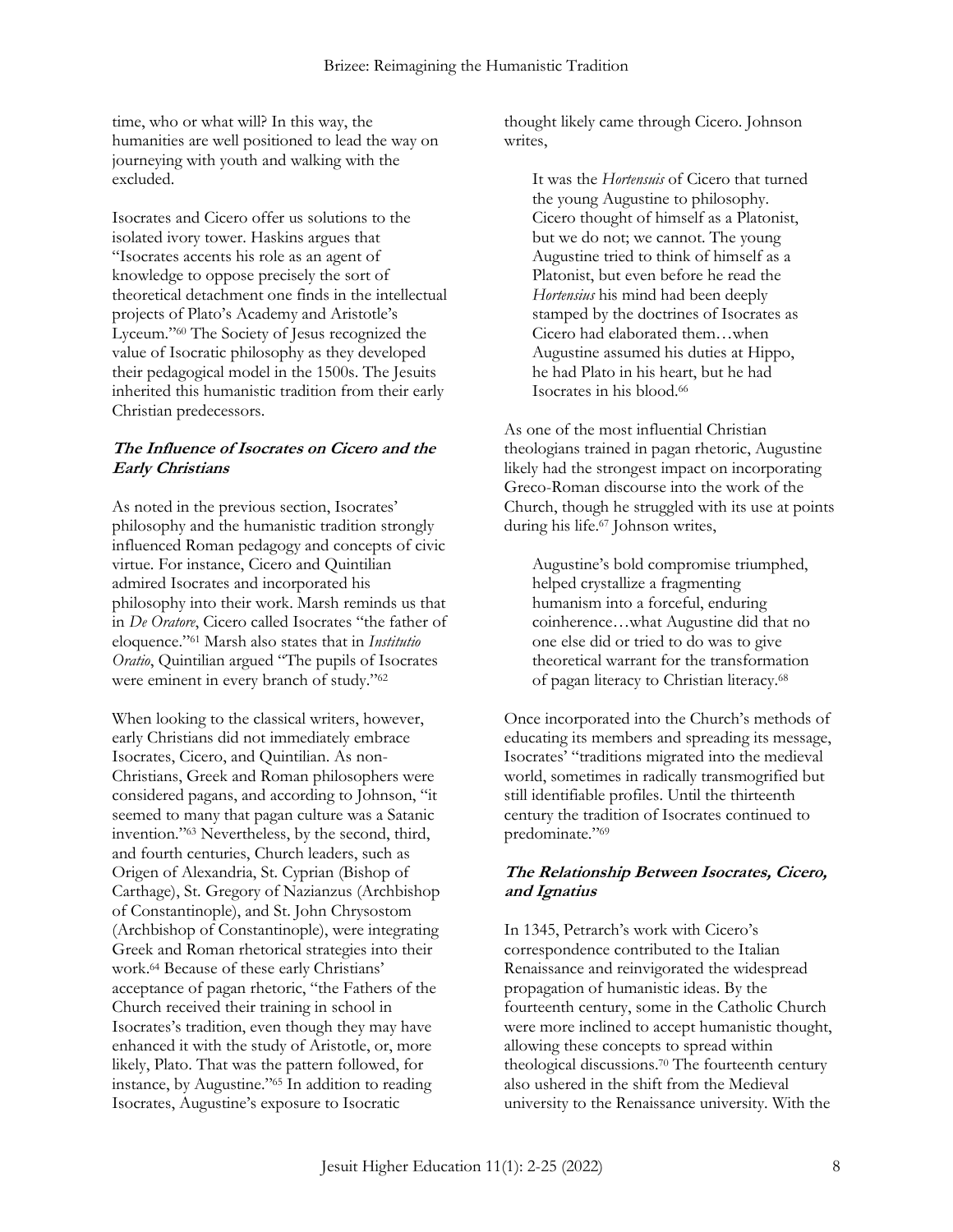rediscovery of humanism, the continuing conflict between Aristotle (the university model) and Isocrates (the college model) reignited. Rooted in Aristotle's drive to "*understand* the objects in question," universities catered mostly to "students'…desire to make a career in a challenging world."<sup>71</sup> Conversely, colleges embraced the humanistic tradition derived from the Isocratic

system for training young men for active life in Athenian democracy, where the ability to speak in public and persuade one's fellows of the right course of action was essential for ensuring the common good.<sup>72</sup>

By the fifteenth century, "civic humanists" like Colucci Salutati and Leonardo Bruni were challenging misconceptions of Cicero as a "contemplative thinker… [and] author of philosophical works."<sup>73</sup> Instead, these humanists highlighted Cicero's active involvement in politics and civic affairs, ideas he inherited from Isocrates. Kato writes that

The Ciceronian concept of *humanitas* [education, civilization, kindness] …was the Ciceronian translation of the Greek *paideia* (education). In addition to its meaning of education or cultivation, this term had, for Cicero, two other meanings: "human nature (humanity)" and "refined social conduct."74

Meanwhile in the Netherlands, Erasmus of Rotterdam struck an uneasy balance between the more moderate ideas of the Catholic Church and the Reformation, denouncing abuse and corruption while also expounding Christian humanism. Nowhere in Europe was Erasmus more celebrated than at the University of Alcalá, and this is where Ignatius of Loyola encountered Christian humanism.<sup>75</sup>

In 1524, Ignatius of Loyola began studying basic Latin in Barcelona, Spain, and in 1526 he continued his education at the University of Alcalá. At Alcalá "the program of study was strongly influenced by both the University of Paris and certain aspects of the humanist movement of Renaissance Italy."<sup>76</sup> In addition to Christian humanism, Ignatius studied "dialectics, Aristotle's

*Physics*, and Peter Lombard's *Sentences*," while also developing his *Spiritual Exercises*. <sup>77</sup> Importantly, his *Exercises* would eventually shape the Ignatian Pedagogical Paradigm. The Ignatian Pedagogical Paradigm follows a continuing cycle of teaching: establishing the context of the situation; tapping into previous experience; encouraging reflection; taking action; and then observing results. The *Exercises* would, in turn, influence the Jesuit plan of study—the *Ratio Studiorum*, often abbreviated as *Ratio*. Continuing to pursue higher education as a foundation for his "apostolic career," Ignatius then "enrolled for his first year at the Collège de Montaigu, where earlier both Erasmus and John Calvin had been students" and where a "few elements of the new humanistic manifesto" were used.<sup>78</sup> As Ignatius writes in his *Reminiscences*, at Montaigu, "he settled himself in a house with some Spaniards and went to classes in humanities."<sup>79</sup>

After studying at Montaigu for a year and a half, Ignatius attended the Collège Sainte-Barbe "for his philosophical studies."80 Importantly, Sainte-Barbe was an institution where humanism and "genuine classical teaching was established in all the chairs of the college."<sup>81</sup> Ignatius' time at Sainte-Barbe was meaningful because it was here that "he witnessed the final phase of the change from the old to the new education, which was in a sense the transition from the Medieval to the Renaissance."<sup>82</sup> After his experiences at smaller, more humanistic institutions, Ignatius began the final leg of his studies at the University of Paris in 1528.<sup>83</sup> Ignatius' time spent in the University of Paris system influenced his future pedagogical model, and thus the model of all Jesuit schools. After three and a half years at the University of Paris, "Ignatius received the licentiate, and a year later…the degree of master of arts."<sup>84</sup>

Ignatius took a mixture of Scholastic and humanistic courses during the first part of his education that today could be seen as an undergraduate experience in Latin as well as in elements of the trivium (grammar, rhetoric, dialectic or logic) and the quadrivium (arithmetic, geometry, astronomy, and music). These subjects were, of course, augmented by courses in theology. After his introductory curriculum, Ignatius graduated to his advanced studies in the Arts: philosophy, higher mathematics, and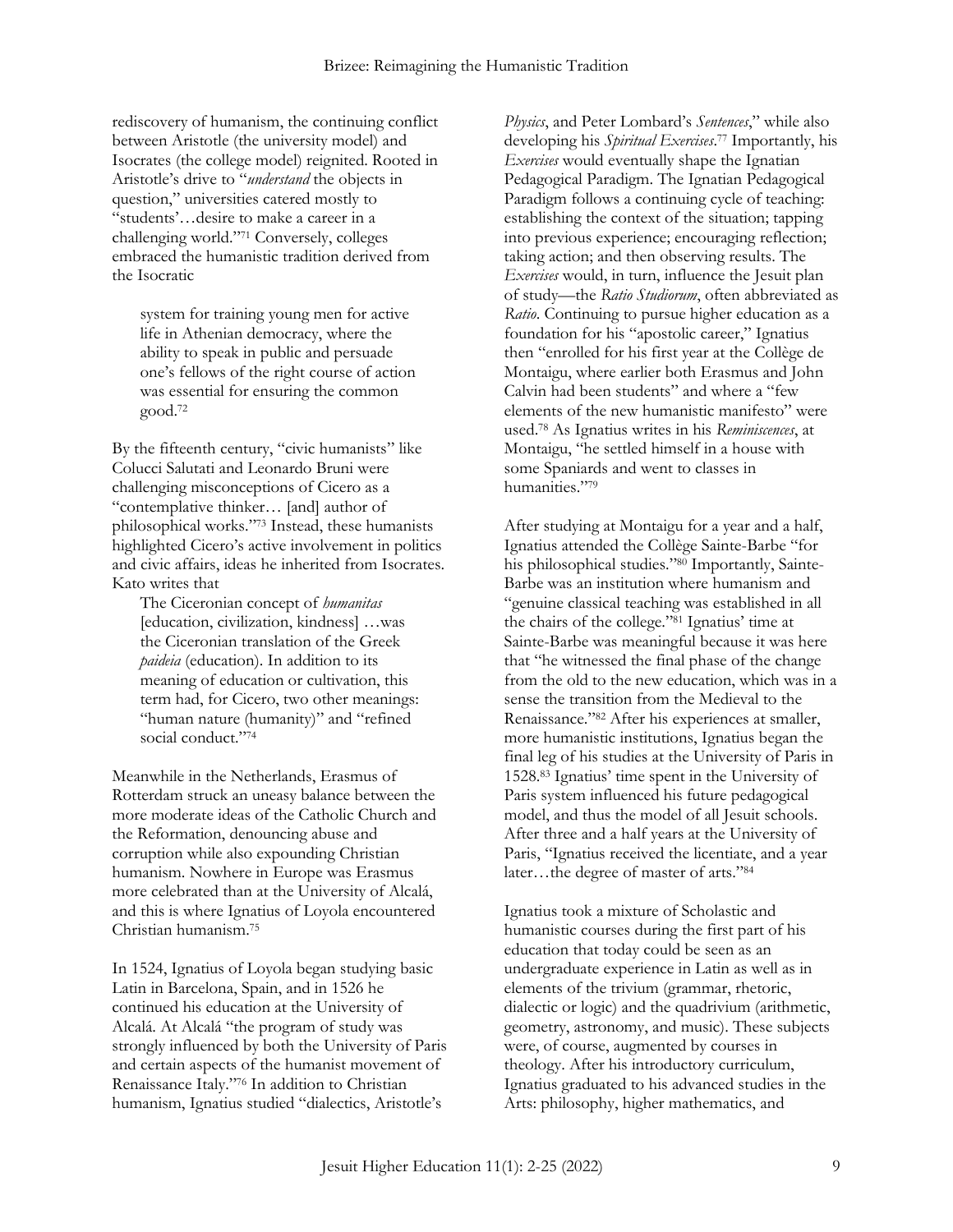theology. Mixing old and new pedagogical models and combining his Christian faith with his *Spiritual Exercises* strongly influenced Ignatius' approach to education. This approach would later impact the Jesuit order's *Constitutions*, specifically Part IV, and the Jesuit Code of Liberal Education, which was codified in the *Ratio*. 85

#### **The Relationship Between Isocrates, Cicero, and the Jesuits**

Ignatius' education helped him establish a pedagogical model that, at first, educated future Jesuits, and later, educated lay people. Influenced by his *Spiritual Exercises* and the valuable input of the first companions, his classmates from the University of Paris, Ignatius adjusted his model to accommodate the different political, geographical, and economic contexts in which learning took place.<sup>86</sup> Still, Ignatius insisted that Jesuit teachers were to "look first to a thorough foundation in the Humanities and then follow with the equal thoroughness the entire course in arts."<sup>87</sup> Ignatius even established the daily schedule of courses that were divided into "three hours of class for the morning and the like number for the afternoon."<sup>88</sup> And his instruction on the coverage for the types of classes was just as clear. Farrel writes that "[t]he division of the classes into grammar, followed by Humanities and Rhetoric, was the application of the principles of distribution according to the capacity and step-by-step progression" and followed the *modus et ordo Parisiensis*, the Paris Mode.<sup>89</sup> For the Jesuits, the study of rhetoric included both eloquence *and* the study of Ciceronian *humanitas* (education, civilization, kindness), which originated with Isocrates.

In 1540, Pope Paul III recognized the Jesuits as a religious order. At this point, the Jesuits lived in dormitories and attended courses at "the University of Paris…or at its other colleges," all the while guided by Ignatius' system, or as he wrote, "our way of proceeding."<sup>90</sup> The Jesuit way of proceeding, their *Formula*, allowed the order to open seven dormitory-style colleges by 1544. O'Malley writes that "at the University of Paris, Louvain, Cologne, Padua, Alcalá, Valencia, and Coimbria"<sup>91</sup> these dormitory colleges allowed Jesuits to pool resources and attend the universities and other colleges nearby.<sup>92</sup> It wasn't until 1546 that Jesuits "began to teach "publicly"

in Gandia, Spain.<sup>93</sup> We know that Cicero and Isocrates, among other classical thinkers like Quintilian, were studied in Jesuit colleges because we have Ignatius' curriculum, and we have the library catalogs from Florence, Loretto, Perugia, and Siena from the mid- to late-1500s. This list shows us that "The texts themselves, commentators (particularly those with a Ciceronian emphasis) and a sprinkling of historical and mythological works, make up the bulk of this section."<sup>94</sup> Even the smallest of the inventories, the catalog of Siena that housed 194 titles, contained six books of Aristotle, *ten* books of Cicero, and one of Isocrates.<sup>95</sup> While the Siena library contains five titles of Aquinas and five copies of Augustine, it is notable that Plato is nowhere to be found. Building on early educational successes, the Society was asked to launch their first college designed to educate clergy *and* lay people.

In 1547, the city of Messina, Sicily, petitioned Ignatius to send a team of Jesuits that would teach clergy and "their sons in 'good letters.'" <sup>96</sup> In response, Ignatius sent "ten Jesuits—four priests and six scholastics," and in 1548 they opened the College of Messina.<sup>97</sup> Messina was a turning point for the order because the Jesuits were able to apply their entire *Formula* in "harmonious union of instruction and character formation."<sup>98</sup> Kainulainen notes that "Jesuit education cannot be separated from notions of virtue and civic life" and that this approach "was beneficial to teachers, students, parents and the society alike."<sup>99</sup> This instruction and character formation included significant study of Cicero and Quintilian at all levels of coursework.<sup>100</sup> Combining the humanistic tradition with the Paris Mode and organizing the course of progression in a stratified model proved wildly successful.<sup>101</sup> Requiring students to begin with the basic grammar courses and systematically work their way through the more difficult courses, with options for struggling students, helped boys and young men progress through their studies more effectively than other pedagogical models. The *Formula* also helped students avoid the disorganized and confusing coursework Ignatius had experienced when he returned to school.

Moreover, both clergy and the citizens of Messina benefited from the *Formula*. Within a year the number of students "had surpassed the 180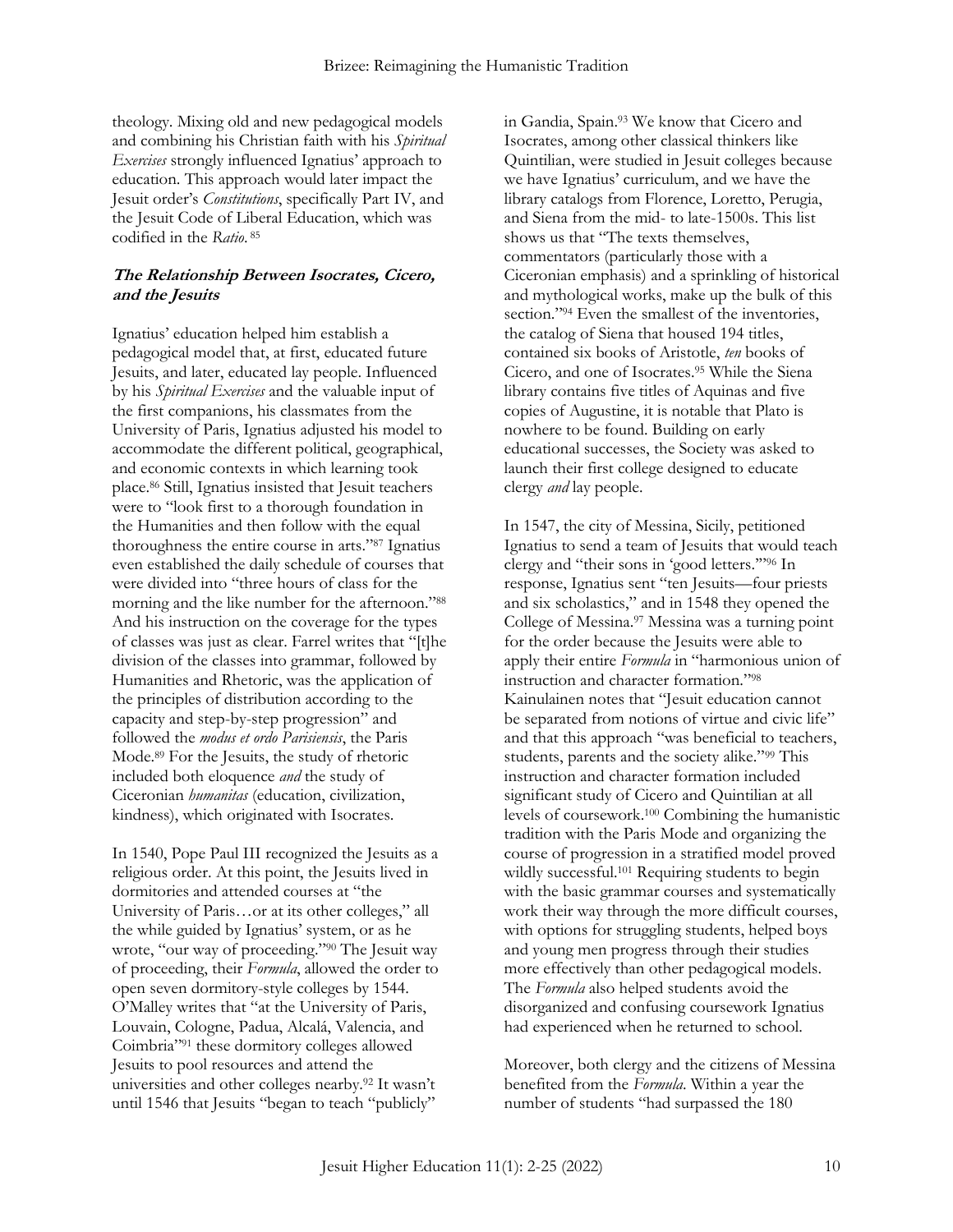mark," and soon after the College of Messina opened, representatives from Palermo, Italy, contacted Ignatius to open "a similar college in their city."<sup>102</sup> From here, Jesuit colleges began opening in rapid succession across Europe.<sup>103</sup> A vital part of these colleges' success was the Jesuit emphasis on learning through doing, a reflection of Ignatius' emphasis of showing love through deeds explained in his *Spiritual Exercises* and a clear connection to Cicero and Isocrates. One can also see connections to Isocrates and Cicero in the mission statement of Jesuit colleges during this time: work for the Society, work for the students, and work for the locality.<sup>104</sup> Rooted deeply in the humanistic tradition, the Ignatian Pedagogical Paradigm prepared Jesuits and lay students to engage in civic affairs.

#### **The Ratio Studiorum and the Humanistic Tradition**

Reflecting on the success of Jesuit schools patterned after Messina, T. Corcoran, S.J., writes that "By 1556…thirty-five similar colleges of arts and sciences had been established…[and] that the great religious and civic service of liberal education, open to and availed by all social grades, would evoke the fullest efforts of the new Order."<sup>105</sup> As these colleges multiplied and refined their curricula, the order completed the first *Ratio Studiorum* in 1586. This document detailed every facet of Jesuit education. The *Ratio* was revised in 1591 and then finalized in 1599. Not surprisingly, the Jesuits "crystallized the Ciceronian tradition which was embodied in the *Ratio Studiorum*."<sup>106</sup> As a result, O'Malley argues that "by the late sixteenth century, the literate of every religious confession were products of the Renaissance revival of the *studia humanitatis* (studies of humanity), in which rhetoric was the configuring discipline."<sup>107</sup> A key part of this education in rhetoric was a textbook included in the *Ratio* called *De Arte Rhetorica*. This rhetoric and composition textbook by Cyprian Soarez, S.J. was first published in 1562. The book integrated Aristotle, Cicero, and Quintilian for its instruction on writing and oratory. Like the *Ratio*, *De Arte Rhetorica* was so successful that the order used it worldwide, and the book enjoyed reprints throughout its lifetime until 1735.<sup>108</sup>

Beyond the measured and systematic rigor of the *Ratio*, the success of the Jesuit Code of Liberal Education may be measured by the number of Jesuit schools that spread across Europe and the Americas. Corcoran writes that "By 1740...there were over six hundred…Jesuit urban secondary schools, many of them with from 1,500 to 2,000 day students."<sup>109</sup> For the time period, this is a large number of students enrolled in schools (*paideia*) that used the *Ratio* and its Ciceronian *humanitas* (education, civilization, kindness) to strive toward perfect eloquence (*eloquentia perfecta*) with the goal of forming people for others and bringing about positive change in the world (*vita activa*).

Though the order was suppressed at the time, Bishop John Carroll, a former Jesuit, opened Georgetown College in 1791 using his network of colleagues: "most of those associated with the college were ex-Jesuits or (after the partial restoration of the Society in 1805) Jesuits."<sup>110</sup> In 1814, Pope Pius XII reinstated the Jesuits in the Catholic church. And by 1828, the order further expanded their influence in the United States by developing an existing college in Missouri into Saint Louis University. Saint Louis University "not only developed into a major educational institution in its own right, it also served as the central establishment of the Jesuits' midwestern staging area."<sup>111</sup> Between 1828 and 1869, the Jesuits established many colleges and universities in "five staging areas—Georgetown, St. Louis, San Francisco, central Kentucky and Buffalo [and] thus developed practically all the Jesuit institutions of higher education existing in the United States."<sup>112</sup> The Jesuits' *Ratio* was part of this success.

The *Ratio* was a proven model in Europe, and so the Jesuits applied this framework to their educational endeavors in the United States. Gleason writes,

The Jesuits were fiercely committed to a strong classical form of tradition liberal arts education, one that emphasized Latin and Greek as the authentic content of genuine humanistic learning. Their *Ratio Studiorum* (plan of studies)…embodied a version of the classical curriculum typical of the Renaissance.113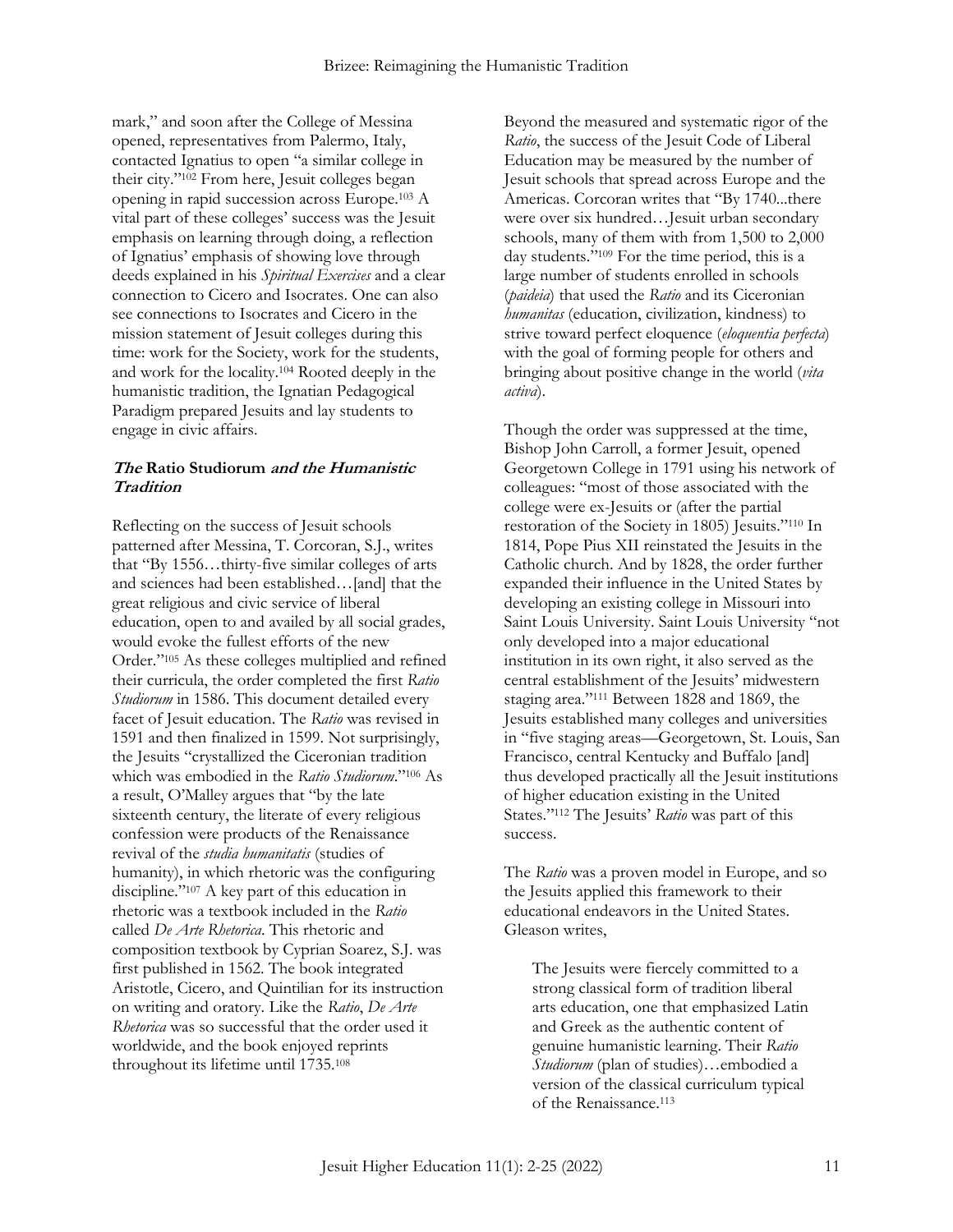Adjusting to the modern needs and expectations of American higher education proved difficult for an institution that had experienced success by resolutely adhering to its own plan of study. Probably the most difficult part of this process was maintaining the focus of Jesuit pedagogy on humanistic thinking while the fields of science, technology, and business emphasized specialization. But slowly the order adapted their way of proceeding to fulfill the modern requirements of higher education while also maintaining their unique Jesuit identity. One strategy that helped this transition was framing Jesuit education as the ethical option. For instance, students were free to specialize once they had completed a robust core of courses meant to form them into "people for others."

#### **Arrupe and Kolvenbach: Enacting the Mission with the "Third" Society**

While Jesuit colleges and universities shared the goals of *vita activa* (active engagement in civic affairs), *eloquentia perfecta* (perfect eloquence), and *cura personalis* (care of the whole person), the manner by which they did this in the  $20<sup>th</sup>$  century was often perceived as religiously dogmatic, out of step with the modern age, and elitist.<sup>114</sup> Four events in the history of the modern Jesuits helped the order addressed these issues: The Second Vatican Council (1962-1965); the rise of Liberation Theology (1968); the 32nd General Congregation (GC32) (1974-1975); and the vision of the 29th Superior General Rev. Peter-Hans Kolvenbach, S.J., which he outlined in his speech at Santa Clara University in 2000. In a recent article on the impact of the Vatican II on the Jesuit order, Rev. Federico Lombardi, S.J., writes that it "undoubtedly constitutes a watershed in the history of the Church, and consequently, in that of religious institutes, called to renew themselves in depth."<sup>115</sup> Beyond groundbreaking changes to other aspects of the Catholic Church—openness to other Christian denominations, religions, and peoples—Vatican II established the foundation for more civically-oriented activities through evangelizing and mission work.<sup>116</sup> Though Catholic social teaching had called for more equal access to resources since at least 1891,<sup>117</sup> Vatican II provided a more focused direction for these efforts.<sup>118</sup> Vatican II also recognized the value of input from the non-ordained, which in turn

opened the way for more diverse perspectives on a wide variety of issues including social justice.<sup>119</sup> Finally, one cannot ignore the influence of the American Civil Rights movement on how these diverse views impacted Jesuit social justice.

Another influential event in the evolution of Ignatian pedagogy was the rise of Liberation Theology, which emerged from Catholic theologians and priests working in Latin America. Two of the four leaders who championed Liberation Theology were Jesuits: Rev. Juan Luis Segundo, S.J. and Rev. Jon Sobrino, S.J.<sup>120</sup> Sensing the substantial shift in the Church and in the Jesuit mission in the late 1960s, Superior General Rev. Pedro Arrupe, S.J., organized GC32 in 1974 and 1975. Of the many outcomes of GC32 that Lombardi discusses, is the "4th Decree, Our Mission Today: Diakonia of Faith and Promotion of Justice" that influenced Jesuit civic engagement the most.<sup>121</sup> In many ways, Lombardi asserts, the 4th Decree influenced the rise of the "Third" Society—a more civically-engaged society—which has been "generally active during the period from the Second Vatican Council until today."<sup>122</sup>

Echoing the theme of humanistic thinking that I have traced in this article, the 4<sup>th</sup> Decree states that "the mission of the Society of Jesus today is the service of faith, of which the promotion of justice is an absolute requirement."<sup>123</sup> Rev. Pedro Arrupe, S.J., the 28th Superior General of the Society of Jesus, discussed these activities and how they should be enacted in Jesuit higher education in his address to the Tenth International Congress of Jesuit Alumni of Europe in 1973. In this address, "Men and Women for Others: Education for Social Justice and Social Action Today," Arrupe states,

Education for justice has become in recent years one of the chief concerns of the Church…there is a new awareness in the Church that participation in the promotion of justice and the liberation of the oppressed is a constitutive element of the mission which Our Lord has entrusted to her.<sup>124</sup>

He continues by asserting that "Today our prime educational objective must be to form men-andwomen-for-others…men and women who cannot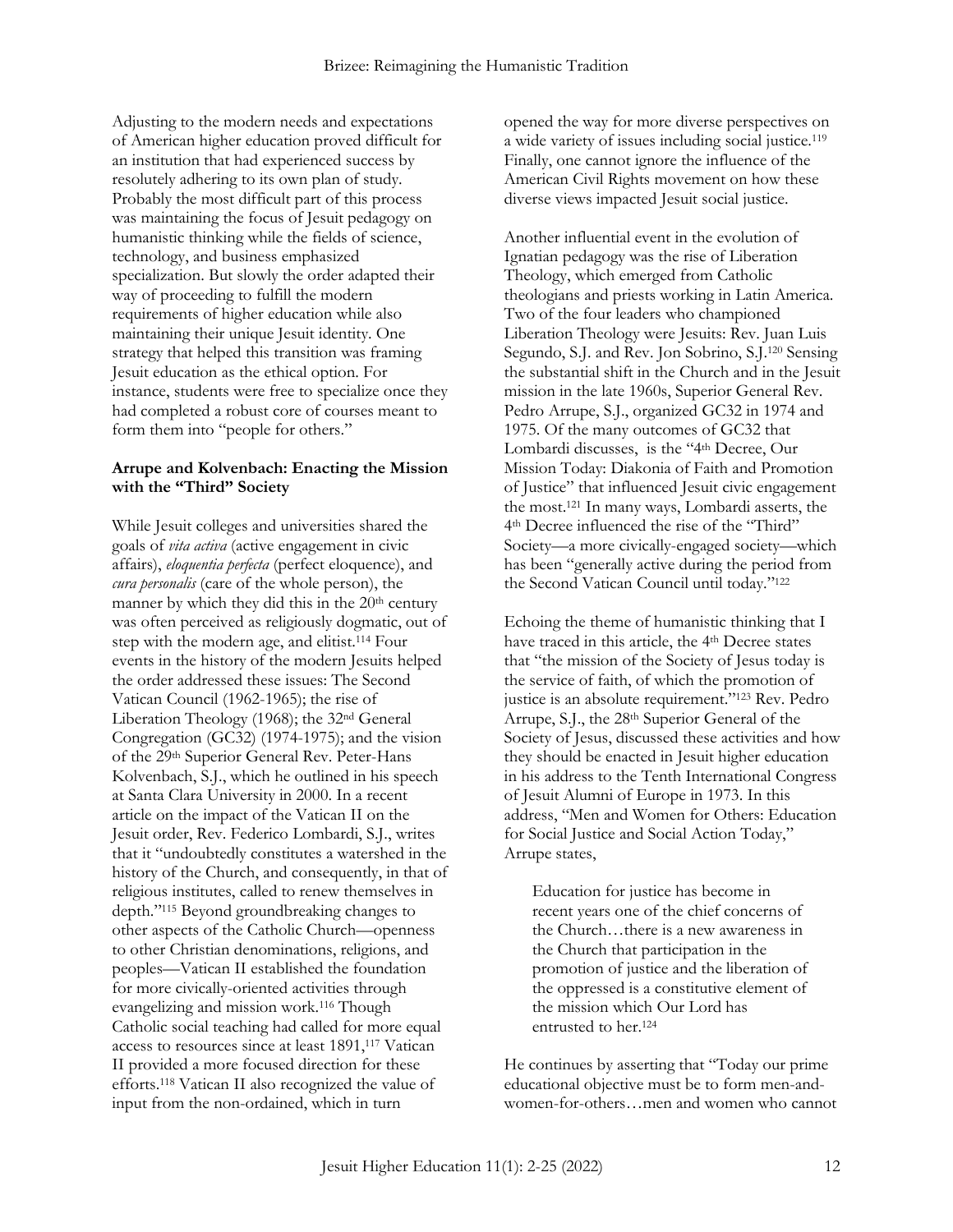even conceive of love of God which does not include love for the least of their neighbors."<sup>125</sup>

## **Faith and Justice in American Jesuit Higher Education**

Rev. Peter-Hans Kolvenbach, S.J., was heavily influenced by Arrupe's work. Kolvenbach expanded justice efforts in the order and in Jesuit higher education while also appeasing critics in the Vatican who resisted the Society's social activism. From 1983, when he was elected Superior General, to the time of his death in 2016, Kolvenbach skillfully led the order through tumultuous times and provided strong leadership in reimagining Jesuit education, especially in the U.S.<sup>126</sup> As part of these efforts, Kolvenbach addressed the 2000 Conference on Commitment to Justice in Jesuit Higher Education at Santa Clara University. In the address "The Service of Faith and the Promotion of Justice in Jesuit American Higher Education," Kolvenbach explains his vision for enacting the 4th Decree from GC32 in the new millennium. Kolvenbach's ideas—what he describes as a "new direction" for the order—are groundbreaking because he defines and operationalizes the service of faith and the promotion of justice. He also helps turn the page from the Church's charity model to the reciprocal and participatory model of social justice designed to address systems of oppression. In doing so, Kolvenbach argues that we must do more (*magis*); we must act (*vita activa*).<sup>127</sup>

In his speech, Kolvenbach asserts that guidance from the Vatican II and GC32 are clear: the service of faith for the Jesuits has expanded, "bring[ing] the counter-cultural gift of Christ to our world."<sup>128</sup> He also states that the promotion of justice includes "a concrete, radical but proportionate response to an unjustly suffering world."<sup>129</sup> In addition, he points out that,

Fostering the virtue of justice was not enough. Only a substantive justice can bring about the kinds of structural and attitudinal changes that are needed to uproot those sinful oppressive injustices that are scandal against humanity and God.<sup>130</sup>

Kolvenbach argues that these principles are vital to the "formation and learning" of students and that they should even guide faculty members' research and teaching.<sup>131</sup> He states,

When faculty do take up inter-disciplinary dialogue and socially-engaged research in partnership with social ministries, they are exemplifying and modeling knowledge which is service, and the students learn by imitating them as "masters of life and of moral commitment."<sup>132</sup>

In fulfilling this new direction, Kolvenbach asserts, faculty members should include community members to "be involved together in all aspects…designing the research, gathering the data, thinking through problems, planning and action, doing evaluation and theological reflection."<sup>133</sup> Here, Kolvenbach advocates for the co-development of knowledge between campus and community. Thus, he is asserting that faculty members, members of the community, and students should collaborate on an *epistemological level* in a participatory way, enacting Isocrates, Cicero, Ignatius, and the humanistic tradition. In his 2019 letter to the order promulgating the new UAPs, Superior General Rev. Arturo Sosa, S.J. cites Kolvenbach's influence: "Thanks to the Universal Apostolic Preferences formulated by Peter-Hans Kolvenbach…several processes have been initiated which must be continued."<sup>134</sup> Today, Jesuit colleges and universities in the U.S. maintain offices of civic engagement that coordinate service-learning and other co-curricular activities to fulfill Kolvenbach's vision.

#### **Reimagining the Humanistic Tradition at Loyola University Maryland: The Baltimore Story Digital Humanities Project**

To continue my work in civic engagement using Isocratic philosophy and to fulfill Kolvenbach's call for participatory community-based research while I was at Loyola, I completed engaged scholarship with my students by collaborating with residents of Baltimore City. By doing this, I tried to maintain the tradition of humanism at Loyola that has been present from its founding in 1852: "Loyola offered an integrated curriculum…study of the ancient classics and philosophy was then considered essential to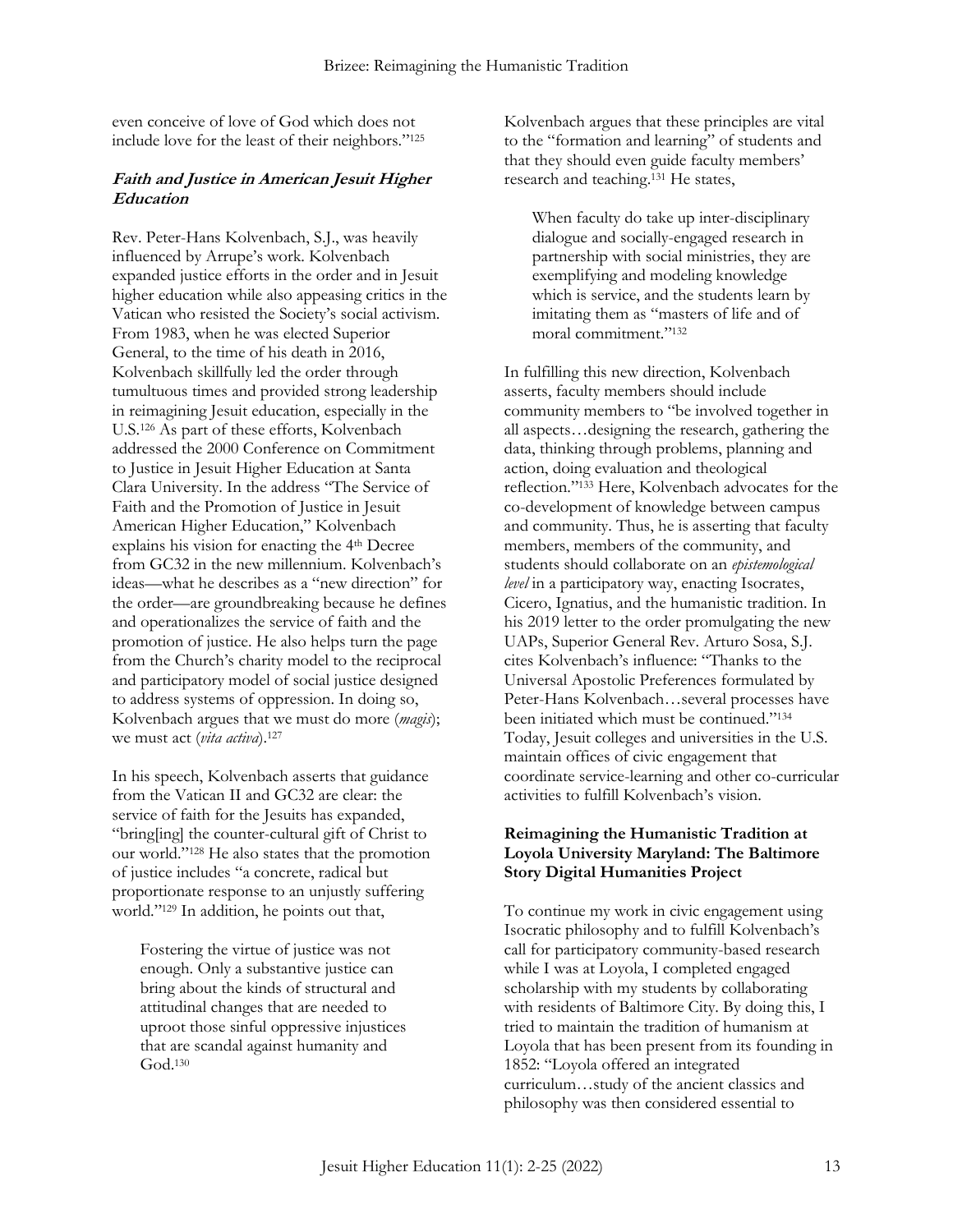creating…eloquent, dignified leaders."<sup>135</sup> As a faculty member in the Writing Department, I also ran literacy and employment workshops with professional writing service-learning students that helped almost half of community attendees find jobs.<sup>136</sup> But these projects have broader impact. As I wrote in "High-Impact Civic Engagement,"

When civic engagement is thoughtfully and collaboratively designed, institutionally supported, and rigorously assessed and revised based on those assessments, it can be a high-impact practice as defined by current scholarship.<sup>137</sup>

Research shows that students learn course content more effectively, have more transformational experiences, maintain higher GPAs, and have a greater chance of graduating when they participate in civic engagement.<sup>138</sup> Likewise, community members learn more about their neighborhoods and have more transformational experiences when they participate in civic engagement.<sup>139</sup> These educational and transformational experiences for students and community partners increase when relationships extend beyond one term.<sup>140</sup> Based on the success of these previous projects and to answer the call to support the new UAPs, Dr. Stephanie Brizee, an administrator at Loyola, and I collaborated with the Loyola Writing Department in 2019 to launch The Baltimore Story: Learning and Living Racial Justice digital humanities project [\(https://thebaltimorestory.org/\)](https://thebaltimorestory.org/). And while I now work a Saint Louis University (SLU), we are still involved with The Baltimore Story as we begin to develop a sister digital humanities project in St. Louis.

The Baltimore Story digital humanities project is a collaborative effort between the Govans neighborhood that borders campus, other nearby Baltimore communities, and the university. We collaborated with Govans to foster my ongoing work with local community members and to support Loyola's place-based justice model. The Baltimore Story focuses on research and educating its Baltimore users about slavery, segregation, and systemic racism in Maryland. The project also highlights achievements by African Americans. To do this, community members work with Loyola faculty members, administrators, and students to

conduct historical and community-based research, and they complete neighborhood-focused projects that have measurable, positive impacts. To support participatory collaboration, my team and I organized The Baltimore Story Advisory Board. The board and the project's contributors included Govans residents, a Baltimore City school teacher, Loyola students, and Loyola faculty members from multiple disciplines at the undergraduate and graduate levels: writing, engineering, education, fine arts, history, sociology. The lead archivist from the Loyola-Notre Dame Library sits on the board as do administrators from Loyola's Center for Community, Service, and Justice; the Office of Diversity Equity and Inclusion; and ALANA Services—the program that supports students of color at Loyola.

As a digital humanities and engagement project, The Baltimore Story includes a continually updated archive of Maryland, Baltimore, and Govans history. Community members have collaborated with service-learning students and a student intern to complete educational projects, as well as historical and community-based research that contribute to knowledge development in Baltimore City. As an educational resource, The Baltimore Story is a teaching tool for community members and schools. One project to be housed on the project site is called "The Baltimore Story: Teaching Racial Justice" and has just received a three-year \$30,000 grant from the McCarthey Dressman Education Foundation. The Baltimore Story will provide learning modules, oral histories, images, and videos of local heritage, ensuring that the truth of racism in America is available to middle schoolers in a time when accurate history is under attack across the country. Middle school educators will be able to use online resources in their classrooms and train other teachers to do the same. To achieve this, the co-director of the project, Dr. Stephanie Flores-Koulish, is working with a Baltimore City schoolteacher, RaShawna Sydnor (an alum of Loyola's graduate education program), to develop curricula with other teachers over the next three years. These teachers will then use the resources in their schools to answer students' demand for more information on systemic racism in Baltimore. Figure 1 illustrates The Baltimore Story project participants and their roles.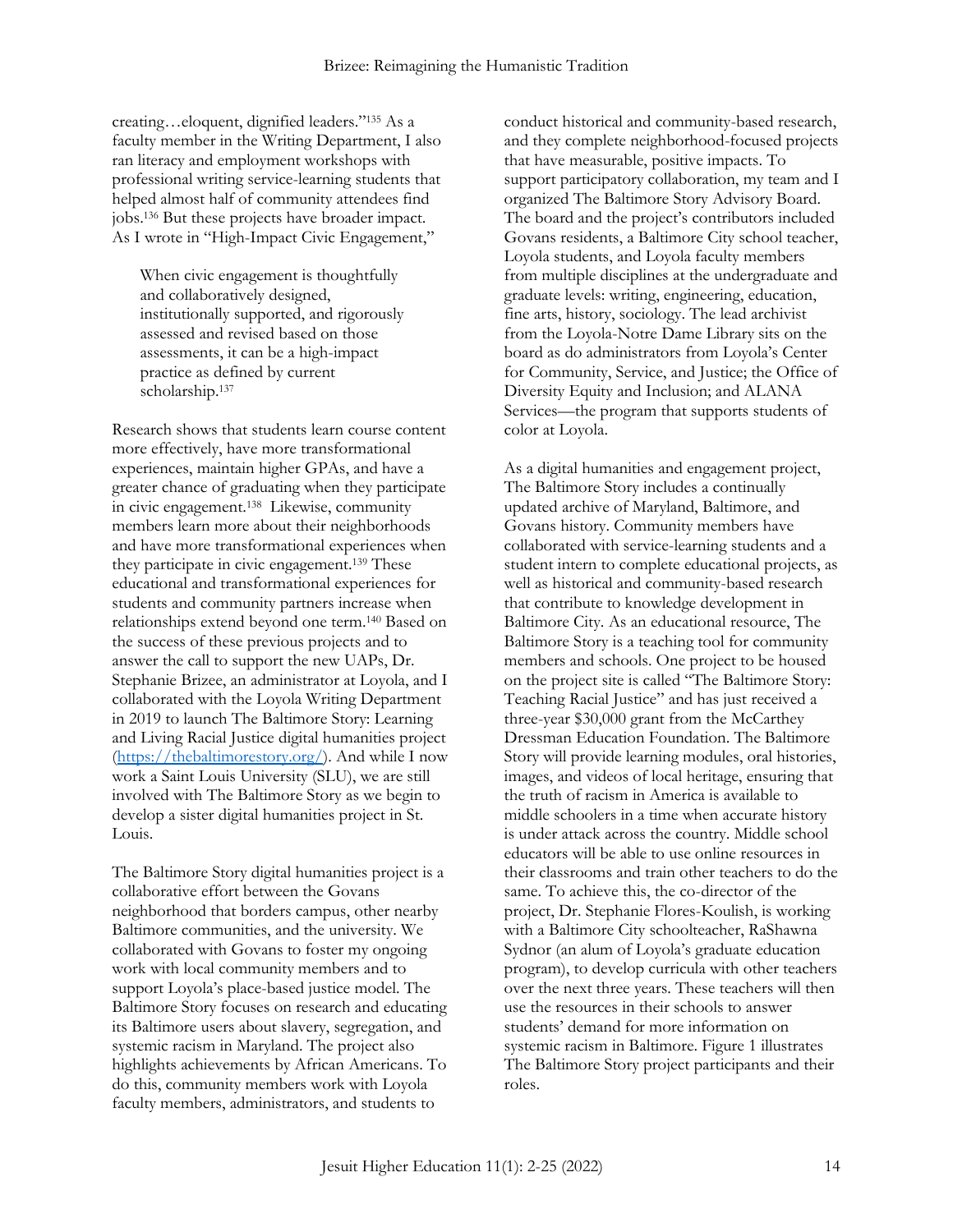As outlined in Figure 1, community members and non-profit organizations help guide the project's work and collaborate with Loyola students and faculty members to co-develop knowledge for use on the project's website. Once service-learning students read excerpts from Isocrates and are prepared using the Ignatian Pedagogical Paradigm, they collaborate with residents and non-profit organizations on direct service and engaged scholarship to learn more about one another and to contribute to the information posted on the website to share with the broader community. Administrators help guide the project and provide

executive-level support. Writing interns, who are often double-majors or minors in subjects like education and history, work with other contributors to learn more about the digital humanities and to develop content for the website. Faculty from multiple disciplines help guide the project and raise awareness of The Baltimore Story in their own departments to recruit students for the initiative. Lastly, openaccess resources that will be housed on the website will be available for community members, middle and high school teachers, as well as college-level instructors.



Figure **1**. The Baltimore Story Digital Humanities Project, Loyola University Maryland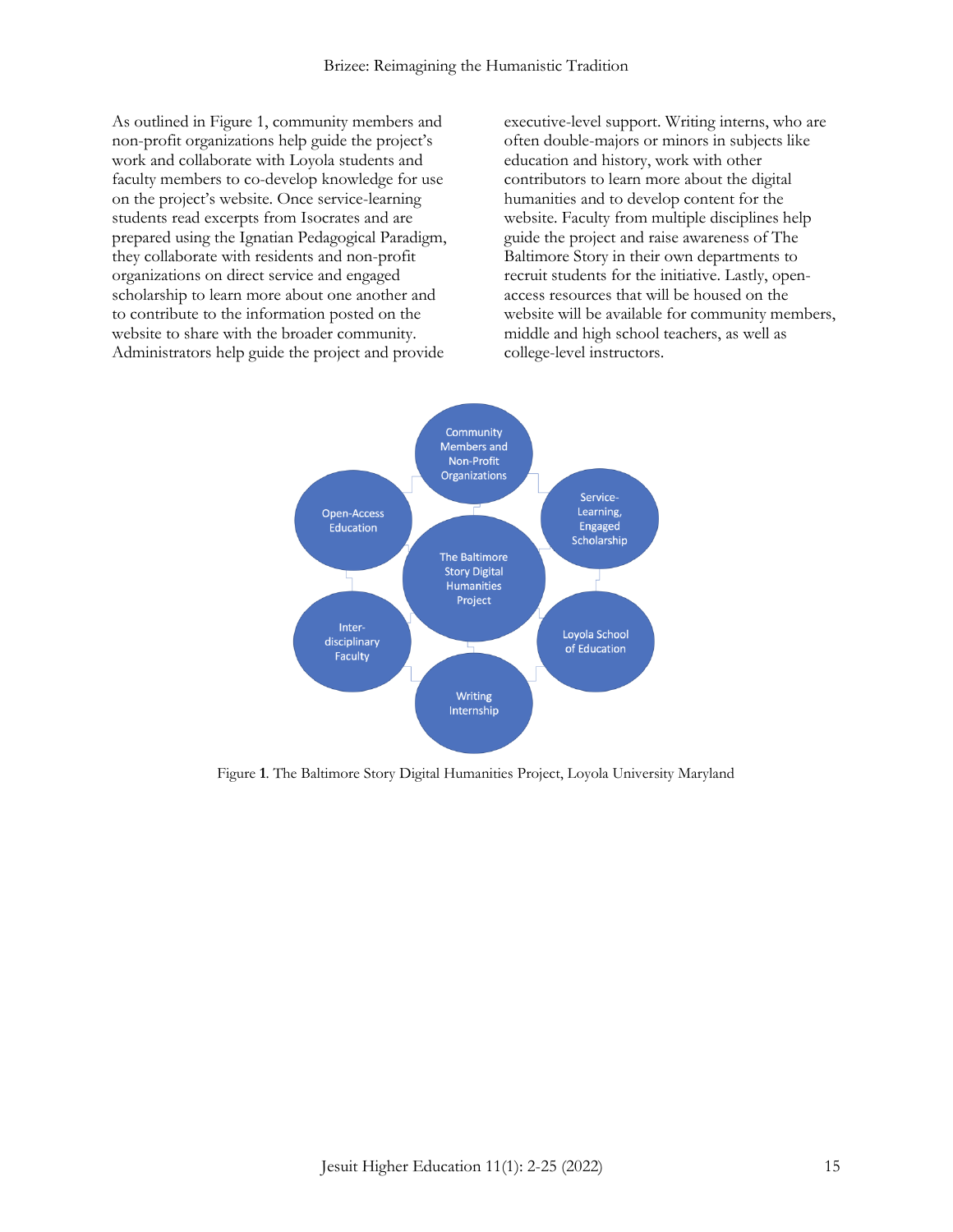The information on the site is based on scholarship but is delivered in an accessible way. The Baltimore Story, therefore, differs from many other digital humanities projects because it is participatory—knowledge is co-developed by community members, students, and scholars—and this information is useful for *all* stakeholders rather than a niche audience of academics. The site also works around white-dominated middle school curricula that omits information on systemic racism and local Baltimore history, thus enacting the term Asen references from Felski "'parallel discursive arenas' where participants 'invent and circulate counterdiscourses to formulate oppositional interpretations of their identities, interests, and needs.'" <sup>141</sup> In addition, The Baltimore Story answers Asen's call for counterpublic field methods that "complement…traditional text-based methods…[and where] a local community may foster more widespread change."<sup>142</sup> And, as I noted in the Introduction, the project supports Walking with Youth and Journeying with the Excluded as a nexus of work involving college students as well as students in middle and high school as they learn more about racial injustice. Lastly, as I have shown by tracing Isocratic philosophy through Cicero and Ignatius, the project enacts the humanistic tradition and moves

into a networked, multiple public sphere as outlined by Asen.<sup>143</sup>

To illustrate how these materials are displayed online, Figure 2 shows The Baltimore Story homepage. Figure 3 shows the site's history timeline, and Figure 4 shows one of the history pages. Figure 5 displays one of my service-learning student team reports developed for a professional writing course in fall 2020.

As part of their work with The Baltimore Story project, students performed direct service with the local non-profit organization GEDCO/CARES Career Connection to help their clients find and apply for jobs online and to help them write cover letters and résumés. They also collaborated with Govans residents to conduct research on the negative impacts of mass incarceration, as displayed in Figure 5. Students' participation in fall 2020 was especially *kairotic* (timely) given Loyola's pivot to all online service-learning due to the COVID-19 pandemic. Service-learning students completed their direct service with GEDCO through Google Meet, and to complete their community research, students used digital secondary resources and conducted their interviews through Zoom.



Figure **2**. The Baltimore Story Homepage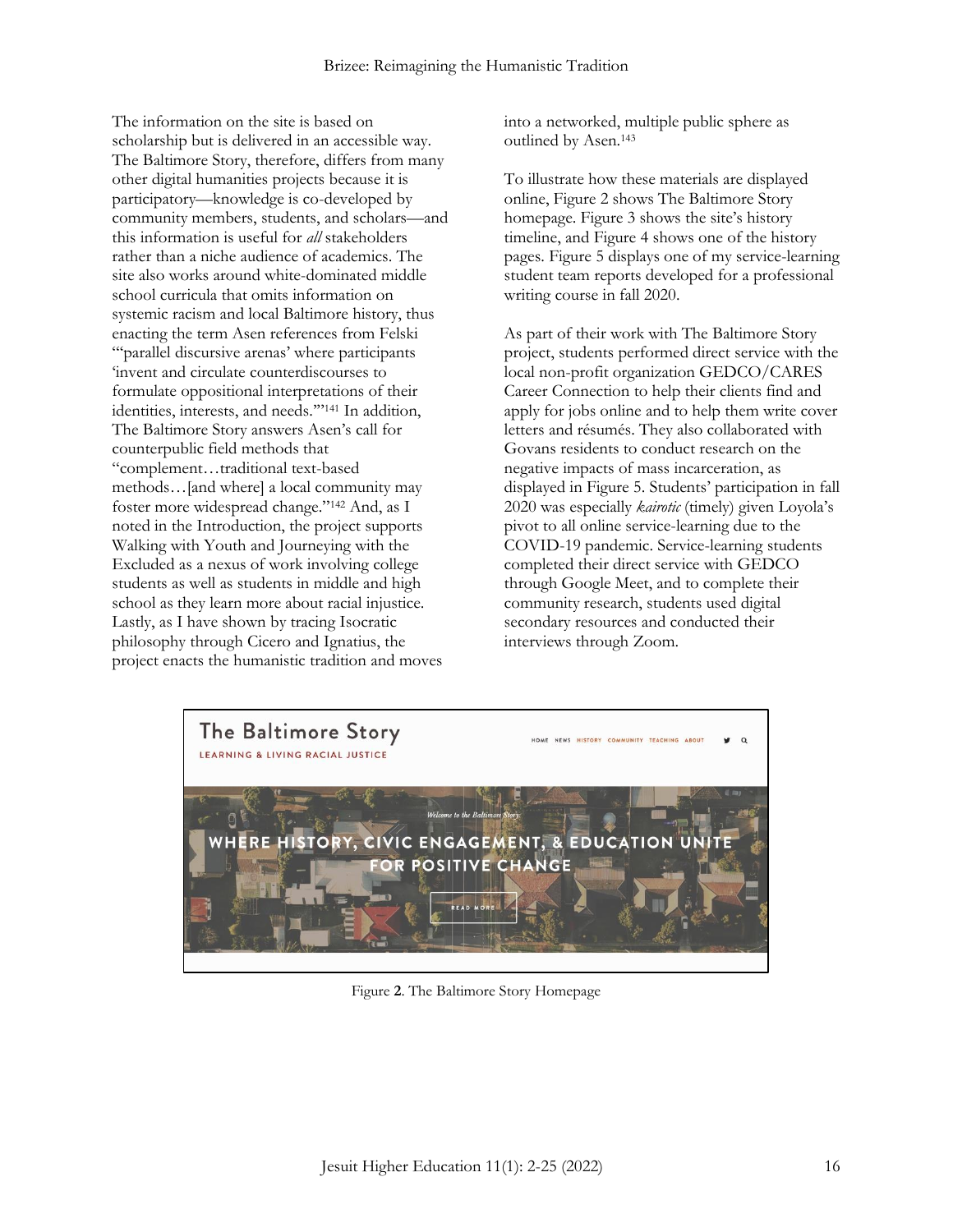

Figure **3**. The Baltimore Story History Timeline



Figure **4.** The Baltimore Story History Page: 1856 The Caning of Charles Sumner



Figure **5**. The Baltimore Story History Report Page:

"The "Revolving Door" of Mass Incarceration: What Keeps Baltimore Safe?"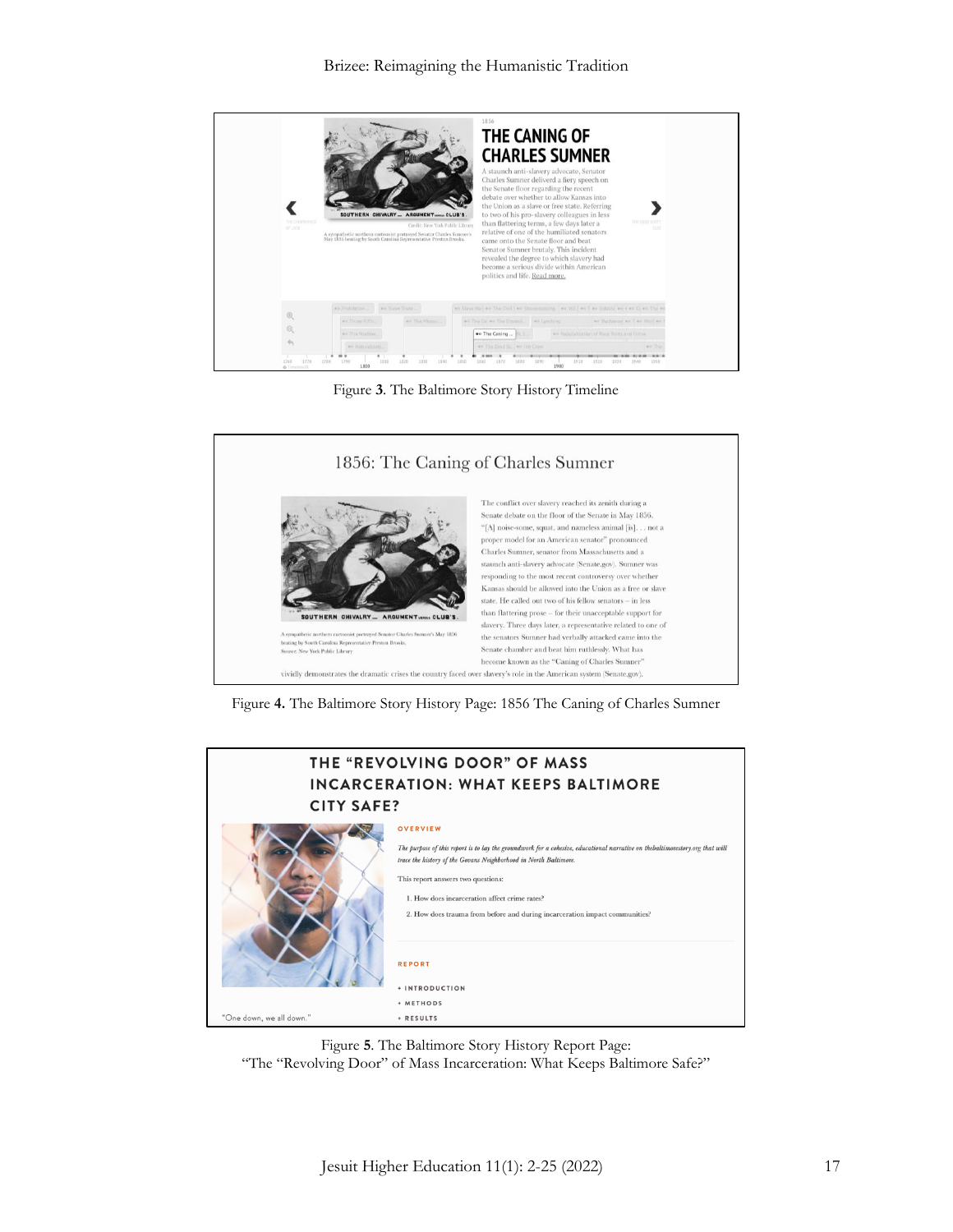As I discussed in "High-Impact Civic Engagement," students working on projects like The Baltimore Story benefit in a number of ways that can be divided into two categories: transformational experiences and educational experiences. Transformational experiences include making measurable impacts on the community, collaborating on needed services and/or deliverables, developing meaningful relationships with community members, and working with community members. Educational experiences include learning about the local community, learning and applying course concepts, and learning about systemic causes of injustice and social justice in general.<sup>144</sup> Students working on The Baltimore Story exhibit all of these tendencies, which indicates that the project is following high-impact teaching practices. Moreover, community partners involved with the project have responded in overwhelmingly positive ways, as illustrated through this email message from one of our oral history participants in 2020: "I am in a state of joy upon reading your post on the Govans Project! I am a proud Baltimorean, born and raised and attended Govans [Elementary] until the 3rd grade. We lived on Ready Avenue and moved to Sheffield Road, where my baby sister still resides. Please add me to your list serve. I look forward to witnessing the history and wish you continued success with the project. Thanks a million!"

My purpose in discussing The Baltimore Story is to illustrate how the contemporary humanities can reimagine a humanistic tradition that integrates civic engagement to help reimagine our public sphere while also supporting the UAPs, specifically Journeying with Youth and Walking with the Excluded. In short, students who participate in civic engagement learn how to communicate in the public sphere so when they graduate, they can take these skills into their adult lives.<sup>145</sup> Likewise, research shows that local communities benefit when civic engagement projects are reciprocal and sustained.<sup>146</sup> This type of success is not possible without effective interaction through oral, written, and digital venues in the public sphere. And while The Baltimore Story project focuses on place-based justice civic engagement, this type of work is no longer limited to local communities. For instance, during the fall 2020 semester one team of my

service-learning students in a web writing class at Loyola collaborated with GEDCO/Govans, and another team collaborated with CRISPAZ, a nonprofit peace and solidarity organization in El Salvador. This second team ran usability tests on the CRISPAZ website to help them revise their online presence while also learning about the history of El Salvador. Both groups of students interacted with their community partners online, and both completed impactful work.

#### **A Reimagined Public Sphere as Part of a Reimagined Humanistic Tradition**

So, what is a reimagined public sphere? To provide a definition of a reimagined public sphere for the purposes of this article, I turn to Asen who has published extensively on discursive community knowledge building and more recently on a multiple public sphere.<sup>147</sup> However, I do not want to lose focus on the *actions* that a reimagined public sphere will allow, especially when supporting the UAPs. A reimagined public sphere will welcome disputants into a discursive relationship that fosters productive and positive citizenship, a citizenship that allows people to collaborate democratically. In this sense, I am drawing on Asen's concept of discursive citizenship where he argues that "Reorienting our framework from a question of *what*, to a question of *how* usefully redirects our attention from acts to action."<sup>148</sup> Asen reimagines traditional concepts of civic discourse and civic engagement as rhetorical and more flexible notions of knowledge making. As I wrote in "*Stasis* Theory as a Strategy for Workplace Teaming and Decision Making," this reimagining allows us to

shift the concept and definition of citizenship into a mode of public engagement (sustained process of action); and expand our notion of citizenship to include local, personal, and discursive acts, as well as national and public acts (such as voting and demonstrating) … integrating discursive rhetorical strategies allows stakeholders in civic engagement more flexibility to develop their own identities and resist the misconception that expert knowledge rests only within certain populations, for instance, the ivory tower.149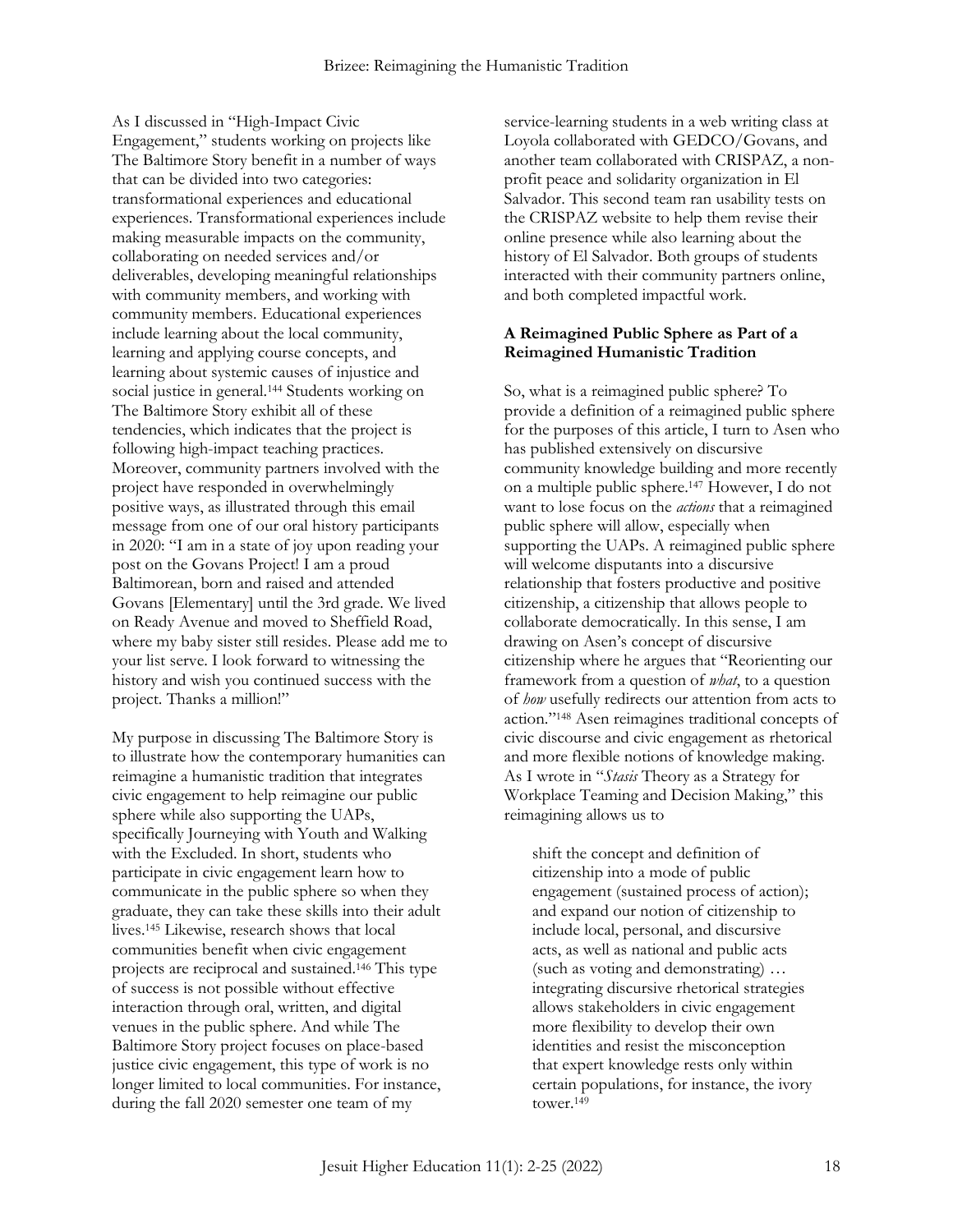Such a public sphere will allow disputants—even those who participated in the insurrection on January 6, 2021—to feel empowered to enter into *discursive* contexts so that crossing the line into violence may be less likely. This is important because many attendees of the January 6 demonstration did *not* break the law. To reimagine our public sphere, we must figure out how to communicate with these people and a way to reach college students at risk for recruitment by extremist groups. Let us not forget that one of the organizers of the "Unite the Right" rally at UVA was Richard Spencer, *a UVA alumnus.*

In "Neoliberalism, the Public Sphere, and a Public Good," Asen provides a clear idea of what this sort of reimagined discursive realm can be with a "multiple public sphere" and a "networked public sphere."<sup>150</sup> He writes "the conceptual model of a multiple public sphere developed in response to a unitary model drawn from the bourgeois public sphere as well as critical attention to the practices of people excluded from particular publics, who have worked together to overcome exclusions and circulate alternative interpretations of their needs, interests, and identities."<sup>151</sup> Further, Asen argues that

Both the bourgeois public sphere and neoliberalism seek to promote singularity over multiplicity: the former by asserting the supposedly unique capacity of the bourgeoisie to discern a public good, and the latter by disaggregating a public good into individuals who can only act alone. In these ways, both the bourgeois public sphere and neoliberalism privilege established interests and raise obstacles for a vibrant critical publicity.<sup>152</sup>

Ultimately, Asen argues for a multiple public sphere that is networked: "Because of its relationality, a networked public sphere exhibits flexibility and movement…while neoliberalism commands people to look within themselves to strengthen their competitive advantage, a networked public sphere informed by a dynamic public good invites people to seek connections with others."<sup>153</sup> Informed by Asen's networked, multiple public sphere, I argue that we can enact the civic engagement of the humanistic tradition while supporting the two UAPs I am focusing on here as we help our students collaborate with one another and work with people who do not share their beliefs.

What are some rhetorical strategies we might use to engage those with whom we disagree? Drawing on Isocratic philosophy, we know that theoretical concepts for public discourse are only useful when they are practiced—*phronēsis* (practical wisdom). One such well-practiced model is *stasis* (pause in dispute) theory, a concept I discussed in "*Stasis* Theory as a Strategy for Workplace Teaming and Decision Making"; "s*tasis* [pause in dispute] theory is a taxonomic heuristic of inquiry developed in ancient Greece…that assists in collecting information to determine the issues at hand."<sup>154</sup> In addition, the *stases* may be used to problem-solve as they help disputants move toward action. The traditional *stases* are

- 1. Conjecture (*stasis stochasmsos*): Is there an act to be considered?
- 2. Definition (*stasis horos*): How can the act be defined?
- 3. Quality (*stasis poiotes*): How serious is the act?
- 4. Policy (*stasis metalepsis*): Should this act be submitted to some formal procedure?<sup>155</sup>

The traditional process for applying *stasis* [pause in dispute] theory moves linearly from conjecture, to definition, to quality, to policy, and if the disputants disagree on any of these, the discourse arrests. Once arrested, the discourse can then move into the interpretive *stases*<sup>156</sup> to determine where, exactly, the disagreement lies and if agreement and resolution are possible.<sup>157</sup> In a contemporary context, *stasis* [pause in dispute] theory may be used recursively, as Fahnestock and Secor note.<sup>158</sup> And as a process of inquiry focused on asking questions, *stasis* [pause in dispute] theory redirects discourse from confrontational and eristic to conflict-solving, as noted by Carter: "*Stasis* [pause in dispute] …was an act of bringing the members of a community of knowledge—a resolution of a conflict of knowledge. And language was at the center of that act."<sup>159</sup> Clearly, these sorts of sophisticated rhetorical moves require rigorous rhetorical instruction and practice—precisely the type of rhetorical instruction and practice fostered by the civic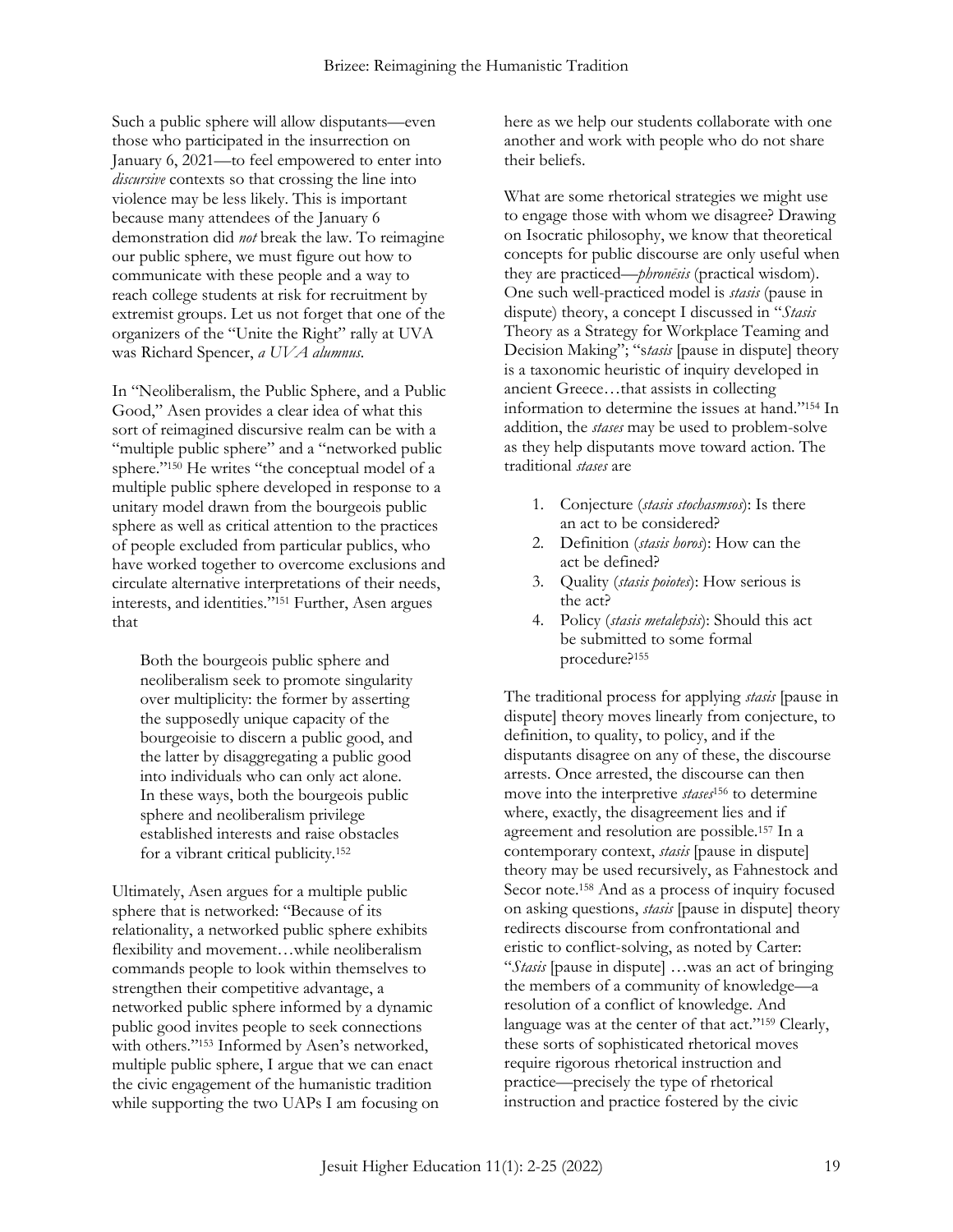engagement discussed in this article. While all disputants engaged in arguments over future presidential elections might not have this type of rhetorical and practical experience, if *some* of them do, then we might avoid the violence exhibited on January 6, 2021. At the very least, if we draw upon Isocratic philosophy, Ignatian pedagogy, and civic engagement, we will have provided opportunities to journey with youth and walk with the marginalized to support the UAPs, which is a calling we should not ignore.

#### **Conclusion**

I began this article with some dire examples of what happens when the public sphere fails, and I presented some of the architects of that destruction, seditionists whipped into a frenzy by hateful rhetoric. When I first began writing this article, I was able to look back at the events in Charlottesville, Virginia, and ruminate on the possible catastrophic outcomes they would have in the future when the public sphere had degraded even further. Then the insurrection occurred on January 6, 2021, and what was supposed to be a future calamity became a real-time reality. As I noted in the Introduction, I am not naïve or optimistic enough to believe that reading Isocrates and Ignatius and then integrating more civic engagement into our curricula will magically heal what ails us. Nor do I believe that civic engagement is the best fit for every course. What I *do* believe is that drawing upon Isocratic philosophy and Ignatian pedagogy and then integrating civic engagement into students' college experiences will provide them the opportunity to learn how to collaborate with one another and with their communities, fostering discourse on diverse issues. Moreover, I believe that learning how to interact and problem-solve in contexts that

**Notes**  $\overline{a}$ 

challenge our students in the best possible ways *does* help form them into active members of our *polis* (city-state). Research tells us this, and I have seen it happen over the past eleven years.

I also believe that we are abandoning our humanistic tradition if we do not at least try to integrate civic engagement into our curricular and cross-curricular activities. Isocrates asserted that if students do not have the opportunity to develop *phronēsis* (practical wisdom) based upon the *philosophia* (philosophy) they learn in their coursework then they will not be able to engage in civic issues effectively. I agree with this position, and as I have argued in this article, we inherit a noble tradition in humanism from Isocrates and Cicero that enables us to do so. This tradition has been cultivated by the Jesuits, but it is by no means required that one work at a Jesuit institution to enact it. Many models of civic engagement exist that may be applied in secular settings. What the Jesuit model and the new UAPs offer us, however, are calls to action and unique approaches that may appeal to those who are seeking a more spiritual way of understanding and addressing the challenges we face as we "embrace reconciliation as the foundation of a new humanity."<sup>160</sup> HE

*Acknowledgements: I would like to thank the Baltimore community members, Loyola colleagues, and Loyola students who collaborated with me to enact the civic engagement projects discussed in this article. I would also like to thank Stephanie Brizee, Jaclyn M. Wells, and the anonymous reviewers for helping me with this article. Lastly, I must thank Paul Lynch, Nathaniel Rivers, and my other colleagues in the Department of English at Saint Louis University for their valuable feedback on this piece.*

—

<sup>1</sup> John O'Malley, "Foreword," in *Traditions of Eloquence: The Jesuits and Modern Rhetorical Studies*, eds. Cinthia Gannett and John C. Brereton (New York: Fordham University Press, 2016), xi.

<sup>2</sup> Robert Asen, "Neoliberalism, the Public Sphere, and a Public Good," *Quarterly Journal of Speech* 103, no. 4 (August 2017): 329-349, [https://doi.org/10.1080/00335630.2017.1360507.](https://doi.org/10.1080/00335630.2017.1360507)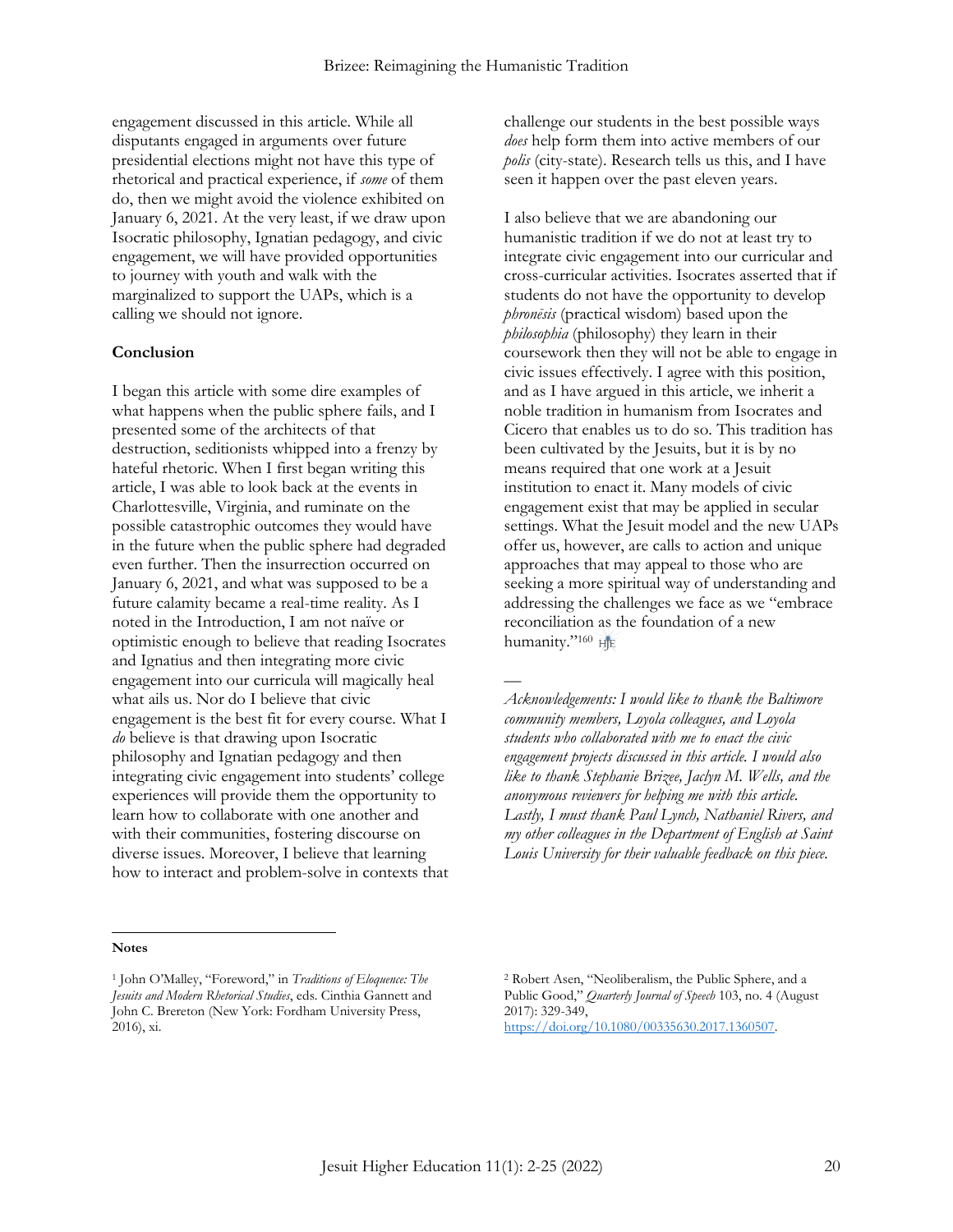$\overline{a}$ <sup>3</sup> Oleg Bazaluk, "Plato's and Isocrates' Traditions in the Development of Educational Theories in the History of Culture," *Annals of the University of Craiova—Philosophy Series* 40, no. 2 (2017): 5-18,

[http://cis01.central.ucv.ro/analele\\_universitatii/filosofie/;](http://cis01.central.ucv.ro/analele_universitatii/filosofie/)  John W. O'Malley, "Jesuit Schools of Humanities Yesterday and Today," *Studies in the Spirituality of Jesuits* 41, no. 1 (Spring 2015): 1-31,

<https://ejournals.bc.edu/index.php/jesuit/article/view/5924> ; James M. Muir, "Is Our History of Educational Philosophy Mostly Wrong?: The Case of Isocrates," *Theory and Research in Education* 3, no. 2 (July 2005): 165-95,

[http://doi.org/10.1177/1477878505053300;](http://doi.org/10.1177/1477878505053300) David M. Timmerman, "Isocrates' Competing Conceptualization of Philosophy," *Philosophy and Rhetoric* 31, no. 2 (1998): 145-59.

<sup>4</sup> Jaska Kainulainen, "Isocrates's *Phronēsis* and the Early Jesuits," *Journal of Early Modern History* 22, no. 6 (December 2018): 528-48, [http://doi.org/10.1163/15700658-12342608.](http://doi.org/10.1163/15700658-12342608)

<sup>5</sup> Kainulainen, "Isocrates's *Phronēsis*," 531.

<sup>6</sup> Kainulainen, 537.

<sup>7</sup> Yair Rosenberg, "'Jews Will Not Replace Us': Why White Supremacists Go After Jews," *The Washington Post* (August 14, 2017), accessed April 24, 2022,

[https://www.washingtonpost.com/news/acts-of](https://www.washingtonpost.com/news/acts-of-faith/wp/2017/08/14/jews-will-not-replace-us-why-white-supremacists-go-after-jews/)[faith/wp/2017/08/14/jews-will-not-replace-us-why-white](https://www.washingtonpost.com/news/acts-of-faith/wp/2017/08/14/jews-will-not-replace-us-why-white-supremacists-go-after-jews/)[supremacists-go-after-jews/.](https://www.washingtonpost.com/news/acts-of-faith/wp/2017/08/14/jews-will-not-replace-us-why-white-supremacists-go-after-jews/)

<sup>8</sup> Glenn Kessler, "The "Very Fine People" at Charlottesville: Who Were They?", *The Washington Post* (May 8, 2020), accessed April 24, 2022, [https://www.washingtonpost.com/politics/2020/05/08/ver](https://www.washingtonpost.com/politics/2020/05/08/very-fine-people-charlottesville-who-were-they-2/)

[y-fine-people-charlottesville-who-were-they-2/](https://www.washingtonpost.com/politics/2020/05/08/very-fine-people-charlottesville-who-were-they-2/)

<sup>9</sup> NBC Washington Staff and Associated Press, "Capitol Riot Death Toll Rises to 5; Police Hunt for Suspects (January 8, 2021), accessed October 30, 2021,

[https://www.nbcwashington.com/news/local/capitol-riot](https://www.nbcwashington.com/news/local/capitol-riot-death-toll-rises-to-5-police-hunt-for-suspects/2534406/)[death-toll-rises-to-5-police-hunt-for-suspects/2534406/;](https://www.nbcwashington.com/news/local/capitol-riot-death-toll-rises-to-5-police-hunt-for-suspects/2534406/) Tim Fitzsimons, Geoff Bennett, and Phil Helsel, "Four Officers Who Responded to Capitol Riot Have Died by Suicide," (August 2, 2021), accessed October 30, 2021, [https://www.nbcnews.com/news/us-news/third-d-c-officer](https://www.nbcnews.com/news/us-news/third-d-c-officer-who-responded-capitol-riot-dies-suicide-n1275740)[who-responded-capitol-riot-dies-suicide-n1275740.](https://www.nbcnews.com/news/us-news/third-d-c-officer-who-responded-capitol-riot-dies-suicide-n1275740) 

<sup>10</sup> Brian Naylor, "Read Trump's Jan. 6 Speech, A Key Part of Impeachment Trial," *NPR* (February 10, 2021), accessed April 24, 2022,

[https://www.npr.org/2021/02/10/966396848/read-trumps](https://www.npr.org/2021/02/10/966396848/read-trumps-jan-6-speech-a-key-part-of-impeachment-trial)[jan-6-speech-a-key-part-of-impeachment-trial](https://www.npr.org/2021/02/10/966396848/read-trumps-jan-6-speech-a-key-part-of-impeachment-trial)

<sup>11</sup> Brian Naylor, "Read Trump's."

<sup>12</sup> Jesse Rodriguez and Rebecca Shabad, "Trump Defends Jan. 6 Rioters' 'Hang Mike Pence' Chant in New Audio," *NBC News* (November 12, 2021), accessed April 24, 2022, [https://www.nbcnews.com/politics/donald-trump/trump](https://www.nbcnews.com/politics/donald-trump/trump-defends-jan-6-rioters-hang-mike-pence-chant-newly-n1283798)[defends-jan-6-rioters-hang-mike-pence-chant-newly](https://www.nbcnews.com/politics/donald-trump/trump-defends-jan-6-rioters-hang-mike-pence-chant-newly-n1283798)[n1283798.](https://www.nbcnews.com/politics/donald-trump/trump-defends-jan-6-rioters-hang-mike-pence-chant-newly-n1283798)

<sup>13</sup> Brett Samuels, "Trump Tells Rioters to 'Go Home' While Stoking Election Fury," *The Hill* (January 6, 2021), accessed April 24, 2022,

[https://thehill.com/homenews/administration/532976](https://thehill.com/homenews/administration/532976-trump-tells-rioters-go-home-we-love-you/) [trump-tells-rioters-go-home-we-love-you/.](https://thehill.com/homenews/administration/532976-trump-tells-rioters-go-home-we-love-you/)

<sup>14</sup> Arturo Sosa, "University Apostolic Preferences of the Society of Jesus, 2019-2029," Letter from the Superior General to the Society of Jesus, (February 19, 2019), accessed October 15, 2021, par. 4, [https://www.jesuits.global/uap/introduction.](https://www.jesuits.global/uap/introduction)

<sup>15</sup> Asen, "Neoliberalism," 331.

<sup>16</sup> Asen, 331.

<sup>17</sup> "Public Highly Critical of State of Political Discourse in the U.S.," Pew Research Center, accessed September 26, 2020, [https://www.pewresearch.org/politics/2019/06/19/public](https://www.pewresearch.org/politics/2019/06/19/public-highly-critical-of-state-of-political-discourse-in-the-u-s)[highly-critical-of-state-of-political-discourse-in-the-u-s.](https://www.pewresearch.org/politics/2019/06/19/public-highly-critical-of-state-of-political-discourse-in-the-u-s) 

<sup>18</sup> Bruce McComiskey, *Post-Truth Rhetoric and Composition* (Logan: Utah State University Press, 2017), 69.

<sup>19</sup> Soroush Vosoughi, Deb Roy, and Sinan Aral, "The Spread of True and False News Online," *Science* 359, no. 6380 (2018): 1146-151[, https://doi.org/10.1126/science.aap9559.](https://doi.org/10.1126/science.aap9559)

<sup>20</sup> 34th Congress, "Report of the Select Committee Appointed to Inquire into the Circumstance Attending the Assault Committed Upon the Person of the Hon. Charles Sumner, a Member of the Senate" (May 28, 1856), accessed April 24, 2022,

[https://www.senate.gov/artandhistory/history/common/im](https://www.senate.gov/artandhistory/history/common/image/SumnerInvestigation1856.htm) [age/SumnerInvestigation1856.htm.](https://www.senate.gov/artandhistory/history/common/image/SumnerInvestigation1856.htm)

<sup>21</sup> John Dewey, *Democracy and Education: An Introduction to the Philosophy of Education* (New York: Macmillan, 1916): 101, 416; Ernest L. Boyer, *Scholarship Reconsidered: Priorities of the Professoriate* (San Francisco: Jossey Bass, 1997); Thomas Ehrlich, "Civic Learning: Democracy and Education Revisited," *The Educational Record* 78, nos. 3 and 4 (Summer/Fall 1997): 57-65; Asen, "Neoliberalism**.**

<sup>22</sup> North Carolina Campus Compact's Community of Practice, Inquiry, and Learning (COPIL), "A Primer on the Benefits and Value of Civic and Community Engagement in Higher Education," in L. Garvin, P. H. Clayton, J. D. Brazell-Brayboy, K. Medlin, and E. Kohl, eds., *Contributions of Civic and Community Engagement in Higher Education Series* (Elon, NC: North Carolina Campus Compact, 2021), accessed February 17, 2021, [https://www.nccampuscompact.org/wp](https://www.nccampuscompact.org/wp-content/uploads/large/sites/67/2021/02/HECE-Primer-Final-Updated-2.pdf)[content/uploads/large/sites/67/2021/02/HECE-Primer-](https://www.nccampuscompact.org/wp-content/uploads/large/sites/67/2021/02/HECE-Primer-Final-Updated-2.pdf)[Final-Updated-2.pdf.](https://www.nccampuscompact.org/wp-content/uploads/large/sites/67/2021/02/HECE-Primer-Final-Updated-2.pdf)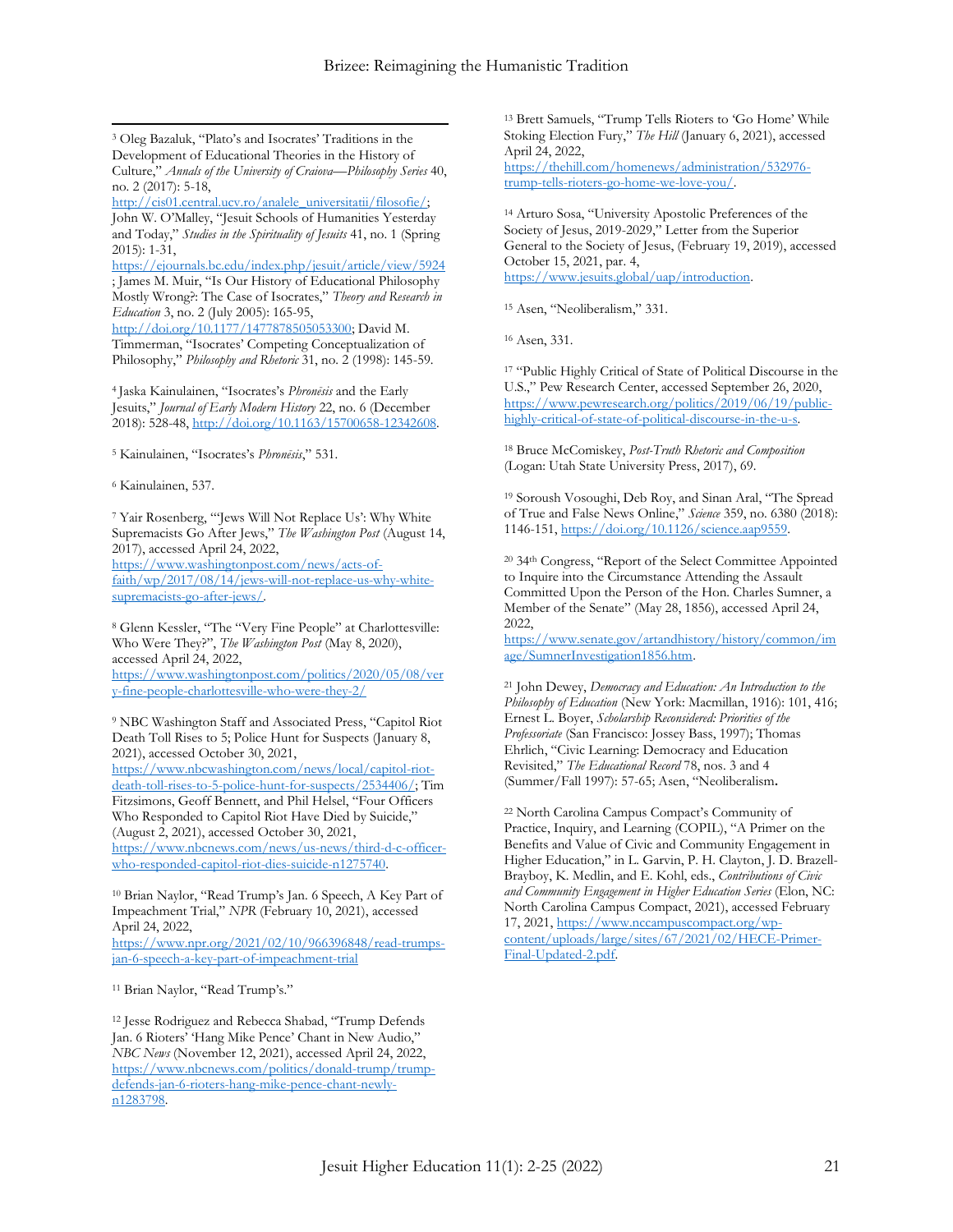$\overline{a}$ <sup>23</sup> Robert Bringle, "Hybrid High-Impact Pedagogies: Integrating Service-Learning with Three Other High-Impact Pedagogies," *Michigan Journal of Community Service Learning* 24, no. 1 (Fall 2017): 49-63; Allen Brizee, Paola Pascual-Ferrá, and Giuliana Caranante, "High-Impact Civic Engagement: Outcomes of Community-Based Research in Technical Writing Courses," *Journal of Technical Writing and Communication* 50, no. 3 (2019): 224-51,

[https://doi.org/10.1177/0047281619853266;](https://doi.org/10.1177%2F0047281619853266) Amber Manning-Ouellette and Kevin M. Hemer, "Service-Learning and Civic Attitudes: A Mixed Methods Approach to Civic Engagement in the First Year of College," *Journal of Community Engagement and Higher Education* 11, no. 3 (2019): 5-18.

<sup>24</sup> Robert Bringle, Thomas W. Hahn, and Julie A. Hatcher, "Civic-Minded Graduate: Additional Evidence II," *International Journal of Research on Service-Learning and Community Engagement* 7, no. 1 (2019): 10, [https://doi.org/10.3998/mjcsloa.3239521.0026.101.](https://doi.org/10.3998/mjcsloa.3239521.0026.101)

<sup>25</sup> Anti-Defamation League, "Turning Point USA," accessed April 24, 2022,

[https://www.adl.org/resources/backgrounders/turning](https://www.adl.org/resources/backgrounders/turning-point-usa?gclid=EAIaIQobChMIoqiW36yt9wIVom1vBB07RASPEAAYASAAEgLJOvD_BwE)[point-](https://www.adl.org/resources/backgrounders/turning-point-usa?gclid=EAIaIQobChMIoqiW36yt9wIVom1vBB07RASPEAAYASAAEgLJOvD_BwE)

[usa?gclid=EAIaIQobChMIoqiW36yt9wIVom1vBB07RASPE](https://www.adl.org/resources/backgrounders/turning-point-usa?gclid=EAIaIQobChMIoqiW36yt9wIVom1vBB07RASPEAAYASAAEgLJOvD_BwE) [AAYASAAEgLJOvD\\_BwE.](https://www.adl.org/resources/backgrounders/turning-point-usa?gclid=EAIaIQobChMIoqiW36yt9wIVom1vBB07RASPEAAYASAAEgLJOvD_BwE)

<sup>26</sup> Brandon Joel Kelley, "Turning Point USA (TPUSA) Accused of 'Boosting their Numbers with Racists' by Long-Established Conservative Group," *Southern Poverty Law Center* (June 15, 2018), accessed October 30, 2021, [https://www.splcenter.org/hatewatch/2018/06/15/turning](https://www.splcenter.org/hatewatch/2018/06/15/turning-point-usa-accused-%E2%80%98boosting-their-numbers-racists%E2%80%99-long-established-conservative)[point-usa-accused-%E2%80%98boosting-their-numbers](https://www.splcenter.org/hatewatch/2018/06/15/turning-point-usa-accused-%E2%80%98boosting-their-numbers-racists%E2%80%99-long-established-conservative)[racists%E2%80%99-long-established-conservative;](https://www.splcenter.org/hatewatch/2018/06/15/turning-point-usa-accused-%E2%80%98boosting-their-numbers-racists%E2%80%99-long-established-conservative) Anti-Defamation League, "Turning Point USA," accessed October 30, 2021,

[https://www.adl.org/resources/backgrounders/turning](https://www.adl.org/resources/backgrounders/turning-point-usa?gclid=EAIaIQobChMIj9Hx-7jy8wIVXW5vBB0HCAHnEAAYASAAEgJltPD_BwE)[point-usa?gclid=EAIaIQobChMIj9Hx-](https://www.adl.org/resources/backgrounders/turning-point-usa?gclid=EAIaIQobChMIj9Hx-7jy8wIVXW5vBB0HCAHnEAAYASAAEgJltPD_BwE)[7jy8wIVXW5vBB0HCAHnEAAYASAAEgJltPD\\_BwE.](https://www.adl.org/resources/backgrounders/turning-point-usa?gclid=EAIaIQobChMIj9Hx-7jy8wIVXW5vBB0HCAHnEAAYASAAEgJltPD_BwE) 

<sup>27</sup> Sosa, "University Apostolic Preferences," 1.

<sup>28</sup> Sosa, 1.

<sup>29</sup> Timmerman, "Isocrates' Competing Conceptualization," 147.

<sup>30</sup> Michael Cahn, "Reading Rhetoric Rhetorically: Isocrates and the Marketing of Insight," *Rhetorica* 7, no. 2 (Spring 1989): 121-44; Edward S. Forster, *Isocrates Cyprian Orations* (New York: Arno, 1979); Kenneth J. Freeman, *Schools of Hellas: An Essay on the Practice and Theory of Ancient Greek Education from 600 to 300 B.C*. (Toronto: The Macmillan Company of Canada, 1912); Richard C. Jebb, *The Attic Orators from Antiphon to Isaeos* (London: Macmillan, 1962); C. M. Proussis, "The Orator: Isocrates," in *The Educated Man: Studies in the History of Educational Thought*, eds. P. Nash, A. M. Kazamias, and H. J. Perkinson (New York: John Wiley and Sons, 1965); Muir, "Is Our History of Philosophical History Mostly Wrong?"; Edward A. Schiappa, "Isocrates' Philosophia and Contemporary Pragmatism," in *Rhetoric, Sophistry, Pragmatism,* ed. Steven Mailloux (Cambridge: Cambridge University Press, 1995), 33-60; Timmerman, "Isocrates' Competing Conceptualization."

<sup>31</sup> Patricia Bizzell and Bruce Herzberg, *The Rhetorical Tradition: Readings from Classical Times to the Present* (Boston: Bedford/St. Martin's, 2001), 69.

<sup>32</sup> David Depew, "The Inscription of Isocrates into Aristotle's Practical Philosophy," in *Isocrates and Civic Education*, eds. Takis Poulakis and David Depew (Austin: University of Texas Press, 2004), 157-85; Eugene Garver, "Philosophy, Rhetoric, and Civic Education in Aristotle," in *Isocrates and Civic Education*, eds. Takis Poulakis and David Depew (Austin: University of Texas Press, 2004), 186-213; Ekaterina V. Haskins, *Logos and Power in Isocrates and Aristotle* (Columbia: University of South Carolina Press, 2004), 5, 13, 114; Michael C. Leff, "Isocrates, Tradition, and the Rhetorical Version of Civic Education," in *Isocrates and Civic Education,* eds. Takis Poulakis and David Depew (Austin: University of Texas Press, 2004), 235-65; Takis Poulakis, "Isocrates' Civic Education and the Question of *Doxa*," *Isocrates and Civic Education*, eds. Takis Poulakis and David Depew (Austin: University of Texas Press, 2004), 44-65.

<sup>33</sup> Gerard A. Hauser, "Introduction: Philosophy and Rhetoric—Rethinking their Intersections," *Philosophy and Rhetoric* 50, no. 4 (2017): 371-89, [https://doi.org/10.5325/philrhet.50.4.0371.](https://doi.org/10.5325/philrhet.50.4.0371)

<sup>34</sup> Bizzell and Herzberg, *The Rhetorical Tradition*, 67; George A. Kennedy, *Classical Rhetoric and Its Christian and Secular Tradition* (Chapel Hill: University of North Carolina Press, 1999), 30.

<sup>35</sup> Allen Brizee, "Using Isocrates to Teach Technical Communication and Civic Engagement," *Journal of Technical Writing and Communication* 45, no. 2 (2015): 34-165, [https://doi.org/10.1177/0047281615569481.](https://doi.org/10.1177%2F0047281615569481)

<sup>36</sup> Kennedy, *Classical Rhetoric*, 42.

- <sup>37</sup> Kennedy, 30.
- <sup>38</sup> Kennedy, 30, 58.
- <sup>39</sup> Kennedy, 76-8.

<sup>40</sup> Haskins, *Logos and Power*, 30-31; Leff, "Isocrates, Tradition, and the Rhetorical Version of Civic Education," 249.

<sup>41</sup> Haskins, 130.

<sup>42</sup> Isocrates, "Antidosis," in *Isocrates Volume II: On the Peace. Areopagiticus. Against the Sophists. Antidosis. Panathenaicus* (Loeb Classical Library, No. 229), trans. George Norlin (Cambridge: Harvard University Press, 1929), 181-365.

<sup>43</sup> Bazaluk, "Plato's and Isocrates' Traditions," 16.

<sup>44</sup> Isocrates, "Antidosis," 343-44.

<sup>45</sup> Kennedy, *Classical Rhetoric*, 56; Charles W. Marsh Jr., "Public Relations Ethics: Contrasting Models from the Rhetorics of Plato, Aristotle, and Isocrates," *Journal of Mass Media Ethics* 16, nos. 2 and 3 (2001): 78-98.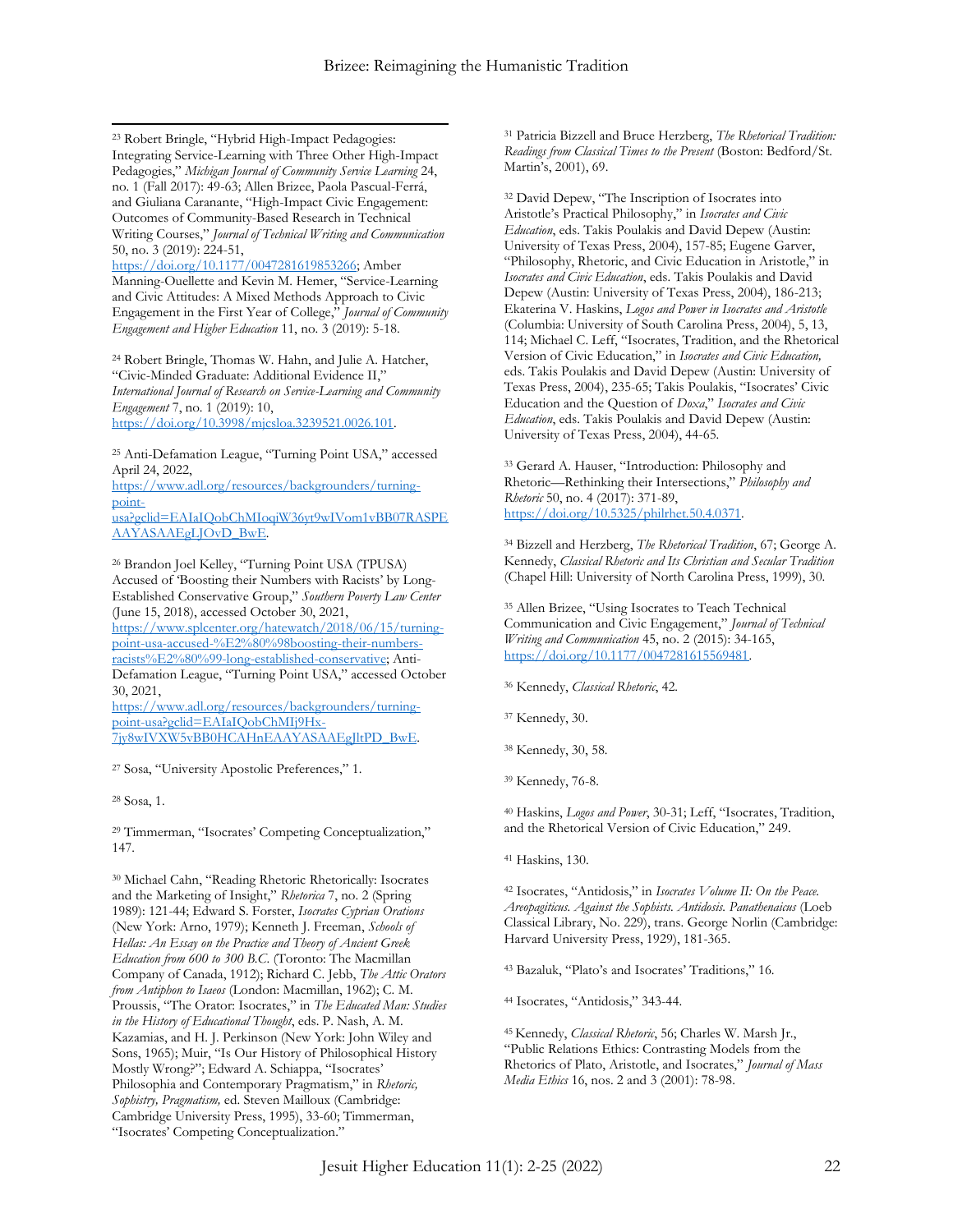$\overline{a}$ <sup>46</sup> O'Malley, "Jesuit Schools," 3.

<sup>47</sup> Hauser, "Introduction: Philosophy and Rhetoric," 377; Kainulainen, "Isocrates's *Phronēsis*," 547; O'Malley, "Jesuit Schools," 29-30.

<sup>48</sup> Leff, "Tradition," 214; Marsh, "Public Relations Ethics," 94; Timmerman, "Isocrates' Competing Conceptualization," 148.

<sup>49</sup> Morimichi Kato, "Significance of the Rhetorical and Humanistic Tradition for Education Today," *Asia Pacific Education Review* 15, no. 1 (2014): 55-63, [https://doi.org/10.1007/s12564-013-9297-2;](https://doi.org/10.1007/s12564-013-9297-2) Timmerman "Isocrates' Competing Conceptualization," 148.

<sup>50</sup> Kennedy, *Classical Rhetoric*, 25.

<sup>51</sup> Takis Poulakis and David Depew, eds., *Isocrates and Civic Education* (Austin: University of Texas Press, 2004), 2.

<sup>52</sup> Bizzell and Herzberg, *The Rhetorical Tradition*, 39.

<sup>53</sup> Muir, "Is Our History of Philosophical History Mostly Wrong?," 167.

<sup>54</sup> Leff, "Tradition," 214.

<sup>55</sup> O'Malley, "'Not for Ourselves Alone:' Rhetorical Education in the Jesuit Mode with Five Bullet Points for Today," *Conversations on Jesuit Higher Education* 43, no. 4 (2013): 3-5.

<sup>56</sup> Everett Lee Hunt, "Plato and Aristotle on Rhetoric and Rhetoricians," in *Essays on the Rhetoric of the Western World*, eds. E.P.J. Corbett, J.L. Golden, and G.F. Berquist (Dubuque: Kendall/Hunt, 1990), 129-61; O'Malley, "Jesuit Schools," 3.

<sup>57</sup> Muir, "Is Our History of Philosophical History Mostly Wrong?," 167.

<sup>58</sup> O'Malley, "Jesuit Schools," 8.

<sup>59</sup> Kato, "Significance of the Rhetorical and Humanistic Tradition," 56.

<sup>60</sup> Haskins, *Logos and Power*, 2.

<sup>61</sup> Muir, "Is Our History of Philosophical History Mostly Wrong?," 93.

<sup>62</sup> Muir, 92.

<sup>63</sup> W.R. Johnson, "Isocrates Flowering: The Rhetoric of Augustine," *Philosophy & Rhetoric* 9, no. 4 (1976): 217-31.

<sup>64</sup> Mike Duncan, "The Missing Rhetorical History Between Quintilian and Augustine," *Rhetorica* 33, no. 4 (2015): 349-76, [https://doi.org/10.1525/rh.2015.33.4.349;](https://doi.org/10.1525/rh.2015.33.4.349) Kennedy, *Classical Rhetoric*, 159.

<sup>65</sup> O'Malley, "Jesuit Schools," 3.

<sup>66</sup> Johnson, "Isocrates Flowering," 226-27.

<sup>67</sup> Duncan, "The Missing Rhetorical History," 357.

<sup>68</sup> Johnson, "Isocrates Flowering," 222.

<sup>69</sup> O'Malley, "Jesuit Schools," 3.

<sup>70</sup> Johnson, "Isocrates Flowering," 222; O'Malley, 12-13.

<sup>71</sup> O'Malley, 5.

<sup>72</sup> O'Malley, 3.

<sup>73</sup> Kato, "Significance of the Rhetorical and Humanistic Tradition," 57.

<sup>74</sup> Kato, 57.

<sup>75</sup> O'Malley, *First Jesuits*, 27.

<sup>76</sup> Allan Farrell, S.J., ed., *The Jesuit Code of Liberal Education: Development and Scope of the* Ratio Studiorium (Milwaukee: Bruce Publishing, 1938), 3; Leslie B. Marcus, "Humanism at the University of Paris in the Early Renaissance" (Thesis, University of Arizona, 1962), 17; O'Malley, 27.

<sup>77</sup> O'Malley, 27.

<sup>78</sup> Ignatius, *Personal Writings*, trans. Joseph A. Munitiz and Philip Endean (London: Penguin Classics, 1997), 13-63; Farrell, *The Jesuit Code*, 3, 31; O'Malley, 27.

<sup>79</sup> Ignatius, *Personal Writings*, 49.

<sup>80</sup> Farrell, *The Jesuit Code*, 4; O'Malley, *First Jesuits*, 28.

<sup>81</sup> Farrell, 31.

<sup>82</sup> Farrell, 31.

<sup>83</sup> Farrell, 4; O'Malley, *First Jesuits*, 28.

<sup>84</sup> Farrell, 4.

<sup>85</sup> Farrell, *The Jesuit Code,* 143.

<sup>86</sup> Farrell, 153; O'Malley, *First Jesuits*, 202, 226.

<sup>87</sup> Farrell, 9.

<sup>88</sup> Farrell, 33.

<sup>89</sup> Farrell, 33, 34.

<sup>90</sup> O'Malley, 201-202.

<sup>91</sup> O'Malley, 202.

<sup>92</sup> O'Malley, 202.

<sup>93</sup> O'Malley, 205.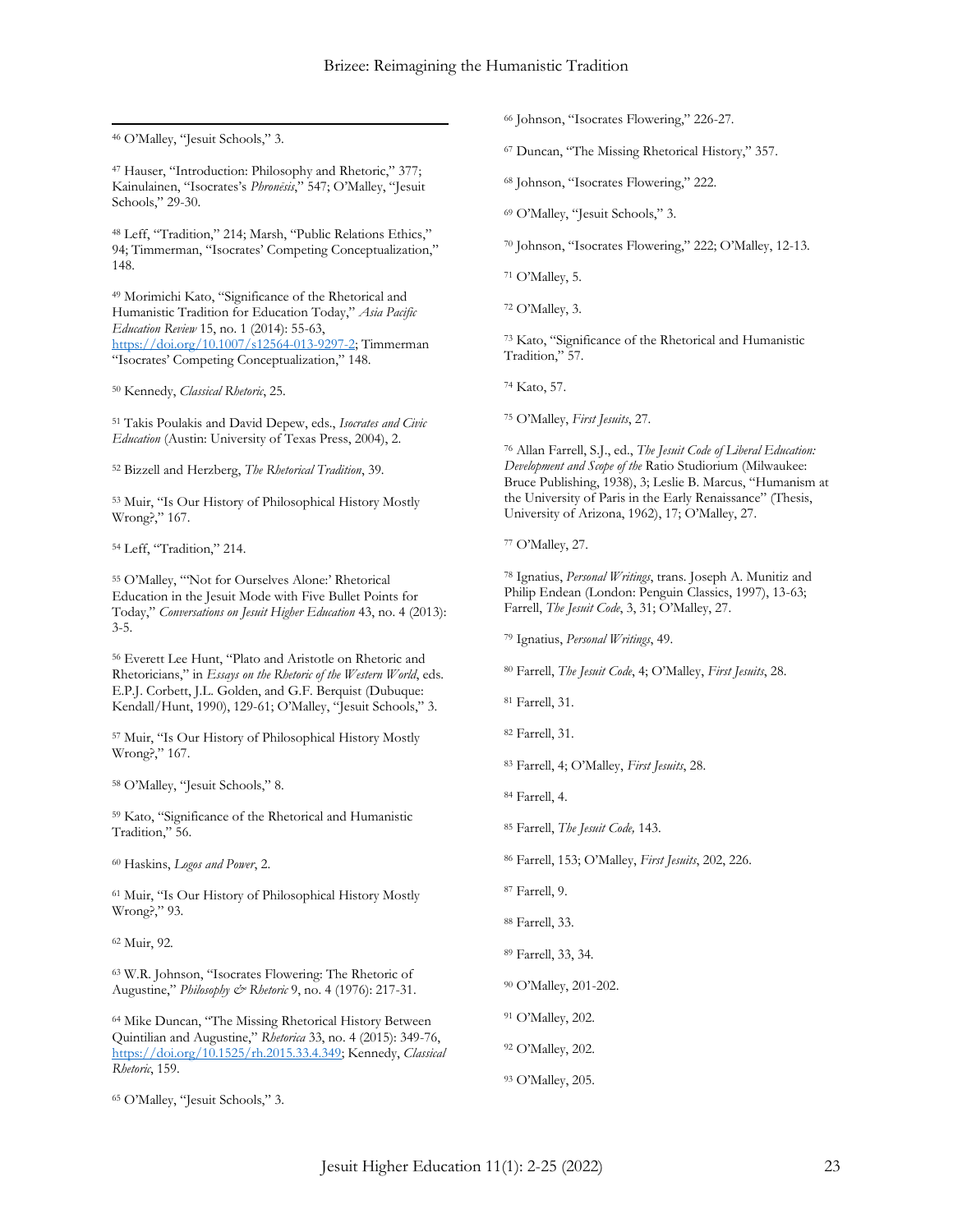$\overline{a}$ <sup>94</sup> Brendan Connolly, "Jesuit Library Beginnings," *The Library Quarterly: Information, Community, Policy* 30, no. 4 (October 1960): 243-52, [https://www.jstor.org/stable/4305033.](https://www.jstor.org/stable/4305033)

<sup>95</sup> Connolly, "Jesuit Library Beginnings," 251.

<sup>96</sup> O'Malley, *First Jesuits*, 204.

<sup>97</sup> O'Malley, 204.

<sup>98</sup> Farrell, *The Jesuit Code*, 37.

<sup>99</sup> Kainulainen, "Isocrates's *Phronēsis*," 533-34.

<sup>100</sup> Farrell, *The Jesuit Code*, 49.

<sup>101</sup> O'Malley, *First Jesuits*, 205.

<sup>102</sup> Farrell, *The Jesuit Code*, 38; O'Malley, *First Jesuits*, 204.

<sup>103</sup> O'Malley, 205.

<sup>104</sup> O'Malley, 212-13.

<sup>105</sup> T. Corcoran Messina, "Forward" in *The Jesuit Code of Liberal Education: Development and Scope of the* Ratio Studiorium, ed. Allan Farrell, S.J. (Milwaukee: Brice Publishing, 1938), vii.

<sup>106</sup> Farrell, *The Jesuit Code*, 179.

<sup>107</sup> O'Malley, "Foreword, iv.

<sup>108</sup> Lawrence Flynn, "The *De Arte Rhetorica* (1568) by Cyprian Soarez, SJ: A Translation with Introduction and Notes" (PhD diss., University of Florida, 1955), 1-92.

<sup>109</sup> Corcoran, "Forward," vii.

<sup>110</sup> Phillip Gleason, "The First Century of Jesuit Higher Education in America," *U.S. Catholic Historian* 25, no. 2 (Spring 2007): 37-52.

<sup>111</sup> Gleason, 41.

<sup>112</sup> Gleason, 44.

<sup>113</sup> Gleason, 51.

<sup>114</sup> Gleason, 51.

<sup>115</sup> Frederico Lombardi, "The Third Society of Jesus': Jesuits from Vatican II to the Present," *La Civilta Cattolica*, September 2020, accessed February 14, 2021, para. 3, [https://www.laciviltacattolica.com/.](https://www.laciviltacattolica.com/)

<sup>116</sup> Second Vatican Council, *Decree Ad Gentes on the Mission Activity of the Church* (Vatican City, Italy: Libreria Editrice Vaticana, 1965), accessed February 14, 2021, [https://www.vatican.va/archive/hist\\_councils/ii\\_vatican\\_co](https://www.vatican.va/archive/hist_councils/ii_vatican_council/documents/vat-ii_decree_19651207_ad-gentes_en.html) [uncil/documents/vat-ii\\_decree\\_19651207\\_ad](https://www.vatican.va/archive/hist_councils/ii_vatican_council/documents/vat-ii_decree_19651207_ad-gentes_en.html)[gentes\\_en.html.](https://www.vatican.va/archive/hist_councils/ii_vatican_council/documents/vat-ii_decree_19651207_ad-gentes_en.html) 

<sup>117</sup> Leo XIII, *Rerum Novarum* (Vatican City, Italy: Libreria Editrice Vaticana, 1891), accessed February 14, 2021, sec. 14, [https://www.vatican.va/content/leo](https://www.vatican.va/content/leo-xiii/en/encyclicals/documents/hf_l-xiii_enc_15051891_rerum-novarum.html)[xiii/en/encyclicals/documents/hf\\_l](https://www.vatican.va/content/leo-xiii/en/encyclicals/documents/hf_l-xiii_enc_15051891_rerum-novarum.html)[xiii\\_enc\\_15051891\\_rerum-novarum.html.](https://www.vatican.va/content/leo-xiii/en/encyclicals/documents/hf_l-xiii_enc_15051891_rerum-novarum.html)

<sup>118</sup> Leo XIII, *Rerum Novarum*, sec. 29-31**.**

<sup>119</sup> Paul VI, *Decree of the Apostolate of the Laity Apostolicam Actuositatem* (Vatican City, Italy: Libreria Editrice Vaticana, 1965), accessed February 14, 2021, sec. 31, [https://www.vatican.va/archive/hist\\_councils/ii\\_vatican\\_co](https://www.vatican.va/archive/hist_councils/ii_vatican_council/documents/vat-ii_decree_19651118_apostolicam-actuositatem_en.html) [uncil/documents/vat-ii\\_decree\\_19651118\\_apostolicam](https://www.vatican.va/archive/hist_councils/ii_vatican_council/documents/vat-ii_decree_19651118_apostolicam-actuositatem_en.html)[actuositatem\\_en.html.](https://www.vatican.va/archive/hist_councils/ii_vatican_council/documents/vat-ii_decree_19651118_apostolicam-actuositatem_en.html) 

<sup>120</sup> Lombardi, "The Third Society," para. 12.

<sup>121</sup> Lombardi, para. 1.

<sup>122</sup> Lombardi, para. 1, 20.

<sup>123</sup> 32nd General Congregation of the Society of Jesus*,* "Our Mission Today: The Service of Faith and the Promotion of Justice," in *[Jesuit Life & Mission Today: The Decrees &](http://jesuitsources.bc.edu/jesuit-life-mission-today-the-decrees-and-accompanying-documents-of-the-31st-35th-general-congregations-of-the-society-of-jesus-paperback/)  [Accompanying Documents of the 31st](http://jesuitsources.bc.edu/jesuit-life-mission-today-the-decrees-and-accompanying-documents-of-the-31st-35th-general-congregations-of-the-society-of-jesus-paperback/)–35th General Congregations of [the Society of Jesus](http://jesuitsources.bc.edu/jesuit-life-mission-today-the-decrees-and-accompanying-documents-of-the-31st-35th-general-congregations-of-the-society-of-jesus-paperback/)*, ed. John W. Padberg (St. Louis, Mo.: Institute of Jesuit Sources, 2009), sec. 2, accessed April 24, 2022, [https://jesuitportal.bc.edu/research/documents/1975\\_decre](https://jesuitportal.bc.edu/research/documents/1975_decree4gc32/)

 $e4\overline{ec}32/$ .

<sup>124</sup> Pedro Arrupe, "Men and Women for Others: Education for Social Justice and Social Action Today," Tenth International Congress of Jesuit Alumni of Europe, in *Commitment to Justice in Higher Education*, eds. Paola Pascual-Ferrá and Allen Brizee (Baltimore: Apprentice House, 2017), 13-32.

<sup>125</sup> Arrupe, "Men and Women for Others," 14.

<sup>126</sup> Lombardi, para. 5; Daniel Cosacchi, "Father Peter-Hans Kolvenbach, Leader of Jesuits at a Tumultuous Time, Dies at 87," *America: The Jesuit Review* (November 26, 2016), accessed April 25, 2022, paras. 9-12,

[https://www.americamagazine.org/faith/2016/11/26/father](https://www.americamagazine.org/faith/2016/11/26/father-peter-hans-kolvenbach-leader-jesuits-tumultuous-time-dies-87) [-peter-hans-kolvenbach-leader-jesuits-tumultuous-time-dies-](https://www.americamagazine.org/faith/2016/11/26/father-peter-hans-kolvenbach-leader-jesuits-tumultuous-time-dies-87)[87.](https://www.americamagazine.org/faith/2016/11/26/father-peter-hans-kolvenbach-leader-jesuits-tumultuous-time-dies-87)

<sup>127</sup> Peter-Hans Kolvenbach, "The Service of Faith and the Promotion of Justice in American Jesuit Higher Education," in *Commitment to Justice in Jesuit Higher Education,* eds. Paola Pascual-Ferá and Allen Brizee (Baltimore: Apprentice House, 2017), 38.

<sup>128</sup> Peter-Hans Kolvenbach, "The Service of Faith," 38.

<sup>129</sup> Kolvenbach, 39.

<sup>130</sup> Kolvenbach, 39.

<sup>131</sup> Kolvenbach, 46.

<sup>132</sup> Kolvenbach, 51.